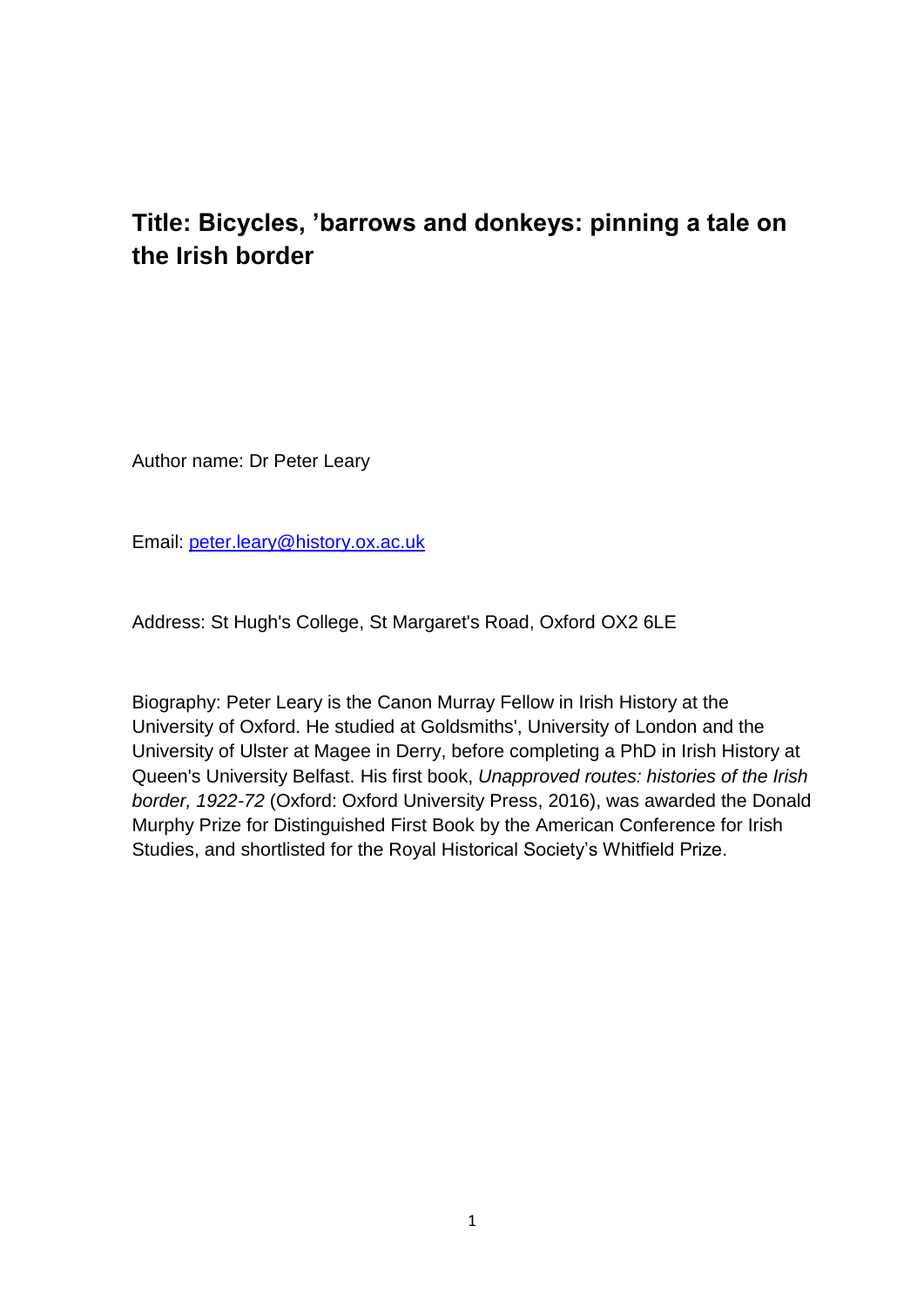#### **Bicycles, 'barrows and donkeys: pinning a tale on the Irish border**

In November 1933, a journalist from Dublin cautiously broached the question of smuggling with a farmer – named only as Barney – who lived adjacent to the Irish border. Perhaps it 'wouldn't do to talk about it in public'?

'Talk about it...Sure the whole country's doin' nothin' else. There never was as much crack around here as far back as I [can] remember'.<sup>1</sup>

By that time smuggling had been a feature of the Irish border for a decade. The border itself had been created by the Government of Ireland Act 1920 and the Anglo-Irish Treaty of 1921. These followed a prolonged political, and shorter military struggle over the constitutional relationship between Ireland and Britain, during which, a pro-British Protestant minority concentrated in the northeast had been mobilised in opposition to Ireland's nationalist and largely Catholic majority. Partition produced both Northern Ireland, a self-governing region within the diminished United Kingdom, and what was then known as the Irish Free State, a reluctant dominion of the British Empire.<sup>2</sup>

The partition line was based on county boundaries that had been in place since the late sixteenth and early seventeenth centuries. Although in some cases these corresponded to much older fault lines associated with pre-conquest Gaelic powers, they had long held little social or economic significance and frequently violated the micro-boundaries of everyday life. The new border divided houses, villages, communities, farms and fields. Initially it was expected that these problems would be resolved by the Irish Boundary Commission provided for in the Anglo-Irish Treaty. Although it was established in 1924, when that Commission collapsed in failure a year later, all of these anomalies remained. Since then, the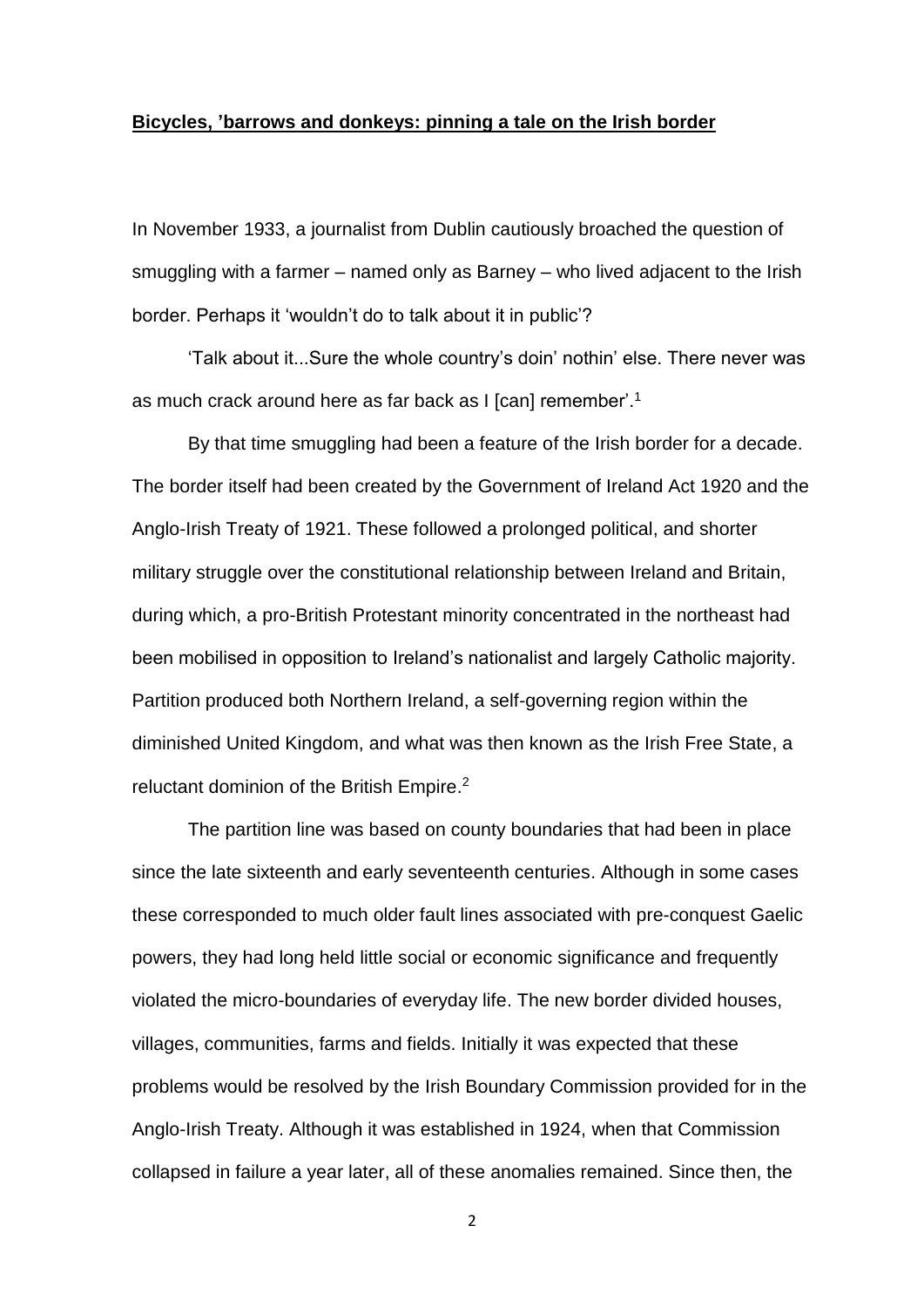Irish border has been a site of conflict between communities as well as states, including intermittent periods of violence.

In her book, *Prejudice and tolerance in Ulster*, first published in 1972, anthropologist Rosemary Harris described a local smuggling operation 'whose exploits, [though looked down upon by the "respectable", and] the bane of the sergeant's life, were delightedly recounted by most of the rest of [the] inhabitants.<sup>3</sup> Almost forty years separates these two accounts but they also bracket in several ways the 'golden age' of smuggling along the Irish border. After that date the border began, on the one hand, to dissolve as an economic divide through the lengthy and, until recently, apparently irreversible process of integration begun by British and Irish accession to what is now known as the European Union, on 1 January 1973. On the other hand, and more dramatically, militarisation – the longterm closure of cross-border roads and construction of fortifications – transformed the border physically and psychologically for many.

The period in between – roughly the 1930s until the 1970s – is one that many people can still recall first-hand. Smuggling in Ireland continues today; fuel, for instance, is brought across and laundered. But for now at least these are, more or less, sophisticated criminal operations, sometimes with real, claimed or imagined paramilitary connections, and in terms of depth and breadth of numbers of people involved, a shadow of what once was, and occupying a very different relationship to border communities at large. Yet if direct involvement in smuggling itself is no longer a significant aspect of life, for most, on the Irish border, many of the stories and tales to which it gave rise are still alive and well.

This article has its origins in my research into one such story. It is divided into three main sections. The first explains the story in the context of the history of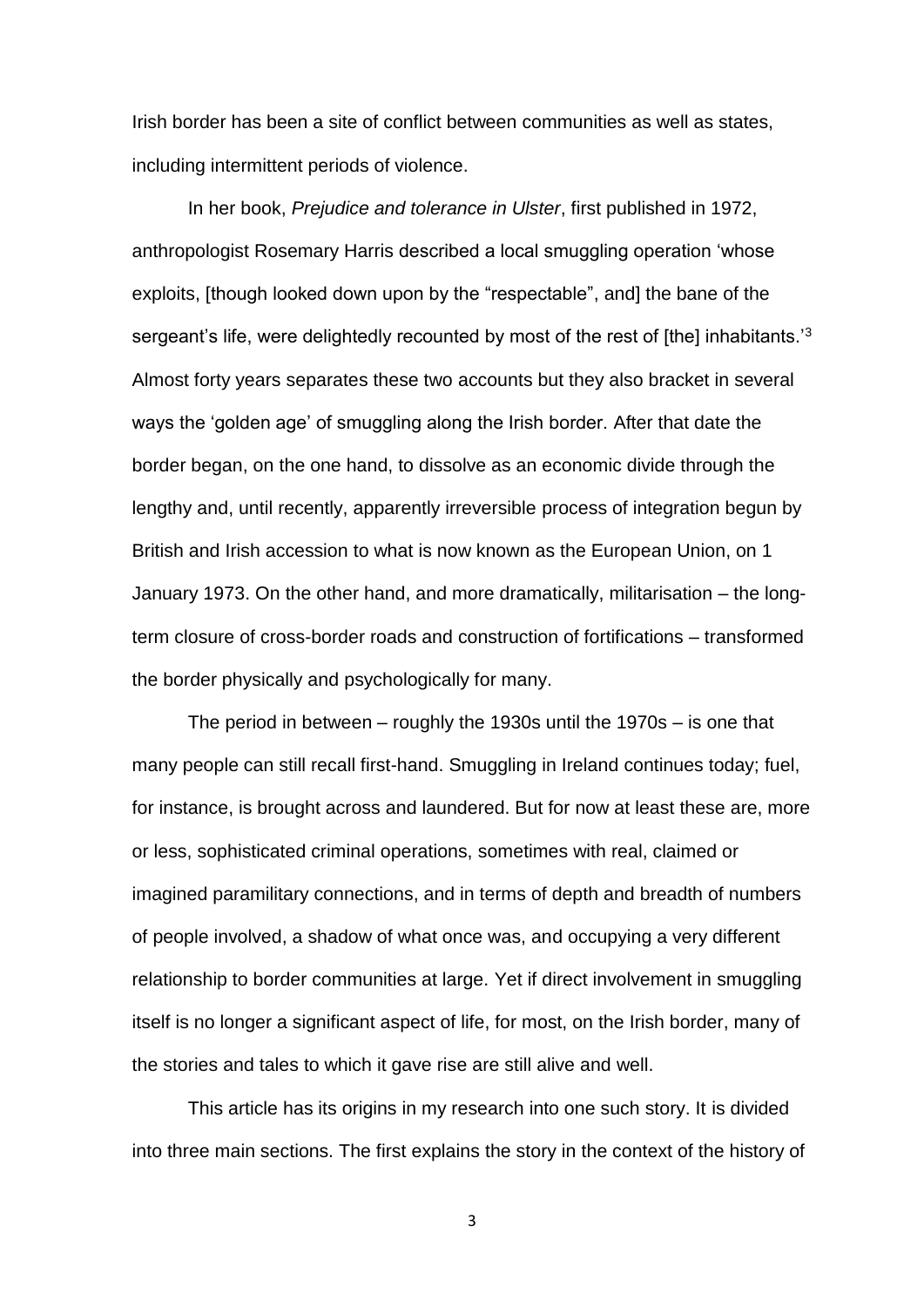the Irish border during this period. The second locates it within Irish folklore traditions, while the third section seeks to discover its possible origins in similar tales found outside Ireland.

## Local legend

The story in question concerns a man (always a man) who crossed the border daily, either on a bicycle or wheeling a wheelbarrow, and usually carrying some sort of load; hay, turf, potatoes or vegetables. These goods fell into the category of 'exempt farm produce': local products that farmers and their servants were allowed to take across.<sup>4</sup> But in the story – for whatever reason – the customs officials were unconvinced, and subjected the traveller to regular searches.

That they might have taken such a view would not have been surprising. Using non-dutiable cargo as a screen to conceal smuggled goods was an early trick. On 1 April 1923 control of Irish customs and excise was transferred from London to Dublin with tariffs immediately applied to a range of merchandise. While smuggling started a short time later, for the first decade after partition it remained a small scale and relatively marginal pursuit. As well as a majority of farm produce, bread and other daily items remained exempt from duty; boots, shoes and clothing could be worn across; while even small quantities of tobacco and strong drink were permitted for consumption 'on the journey.<sup>'5</sup> Generally, manufactured goods from the more industrialised economies of Britain and Northern Ireland, went south.

The very first smuggling case to come before the Southern courts was that of Lawrence Hoey, a small shopkeeper of Bridge Street, Dundalk, who appeared on Friday 15 June 1923, having been apprehended two weeks earlier while driving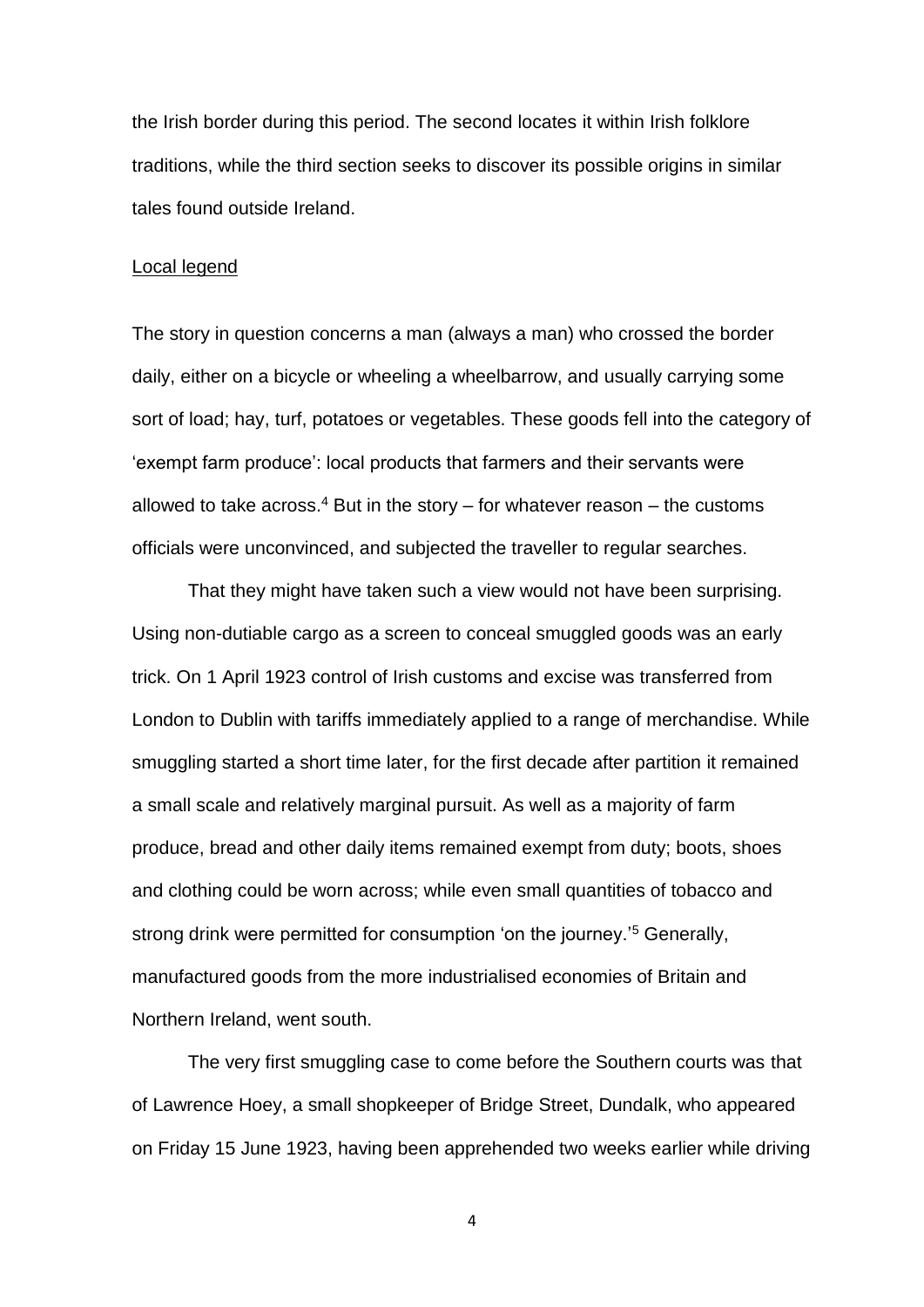his pony and loaded cart.<sup>6</sup> When Hoey was stopped by a customs patrol, near the Carrickarnon border crossing, he explained that he had been delayed in the nearby Northern town of Newry, and produced documentation stating that he had in his possession 'a case of fruit, a case of soap, two cases of apples, and two cases of oranges.' At that time, all of this would have been perfectly legal, except that inside a container marked 'Lux', a false bottom masked 'two or three pounds of cigarettes', while another container, labelled '"Lifebuoy soap" was found to be filled with' the same product. Concealed in the fruit was '8lbs of hard confectionary'.<sup>7</sup>

This may have been the first, but was very far from the last offence of its type. In October 1923, for instance, Edith Coulson, from Magheraveely, County Fermanagh, 'a young girl of respectable appearance' was convicted at Clones in County Monaghan, of smuggling 1,800 cigarettes 'concealed under some eggs in a box.<sup>8</sup> Returning to the story, anyone who crossed the border daily  $-$  no matter how ostensibly innocent they might be – was liable to be stopped and searched and questioned. And so it goes.

Certain that he was a smuggler (a charge that he would neither confirm nor deny), the meticulous officials riffled through his hay, turned over his turf or emptied out his sacks of potatoes. Dogged as they were, they could not catch him out. As it is told, this ritual continues until, some change of circumstance – either the man ceases to make his trips, or more often, one of the officers retires, and on the day of retirement, or at some later stage, asks to be put out of his misery; 'what was it that you were up to all those years?'

'Smuggling wheelbarrows'; or 'bicycles,' as the case may be.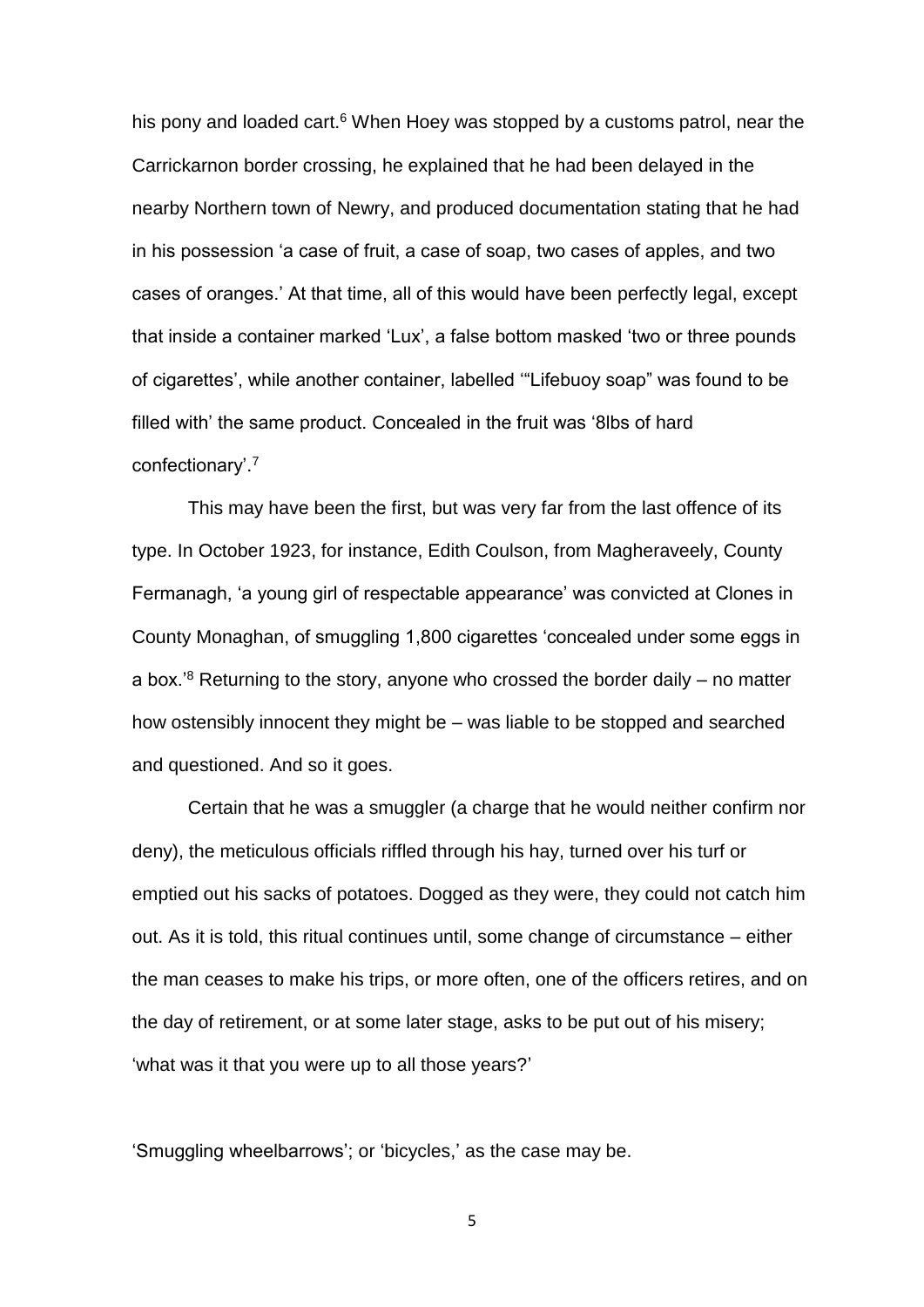It is difficult to quantify the popularity of this joke or anecdote. It crops up in history books, local and oral histories, and recently featured in the song 'No train to Cavan' by folk-singer Lisa O'Neill.<sup>9</sup> There are striking continuities in the story, but it also changes with the telling. As well as from wheelbarrows to bicycles, oftentimes, through scraps of local detail, it is rooted in a particular place and time.

In O'Neill's lyric, the wheelbarrows go south, 'from land to land,' and smuggling is presented as having offered a limited solace amid the isolation and poor infrastructure in her native border county.<sup>10</sup> This rendering echoes the first version that I encountered – as a child by my own grandfather – according to whom the smuggler was wheeling his "barrow" south, across the old railway bridge at the nearby village of Blacklion.

In contrast, Bryce Evans, while researching his history of Ireland during the Second World War, heard another variant of what he calls this 'popular myth' from Pat Masterson of County Leitrim. There, the bicycles were northward bound, and the easing of restrictions at the end of hostilities provided the occasion for the secret to be revealed.<sup>11</sup> More recently, when map-maker and writer Garrett Carr travelled the border by foot and canoe, he was told a version in which the bicycle smuggler was leaving Northern Ireland.<sup>12</sup>

The War marked the second of two successive waves in which scale of smuggling mushroomed on the Irish border. The first, which provided the backdrop to the interview referred to at the beginning of this article, began in 1932, when the international turn to protectionism characteristic of the Great Depression was amplified by the election of a new government in Dublin. This *Fianna Fáil*, administration led by Éamon de Valera was more vocal than its predecessor in its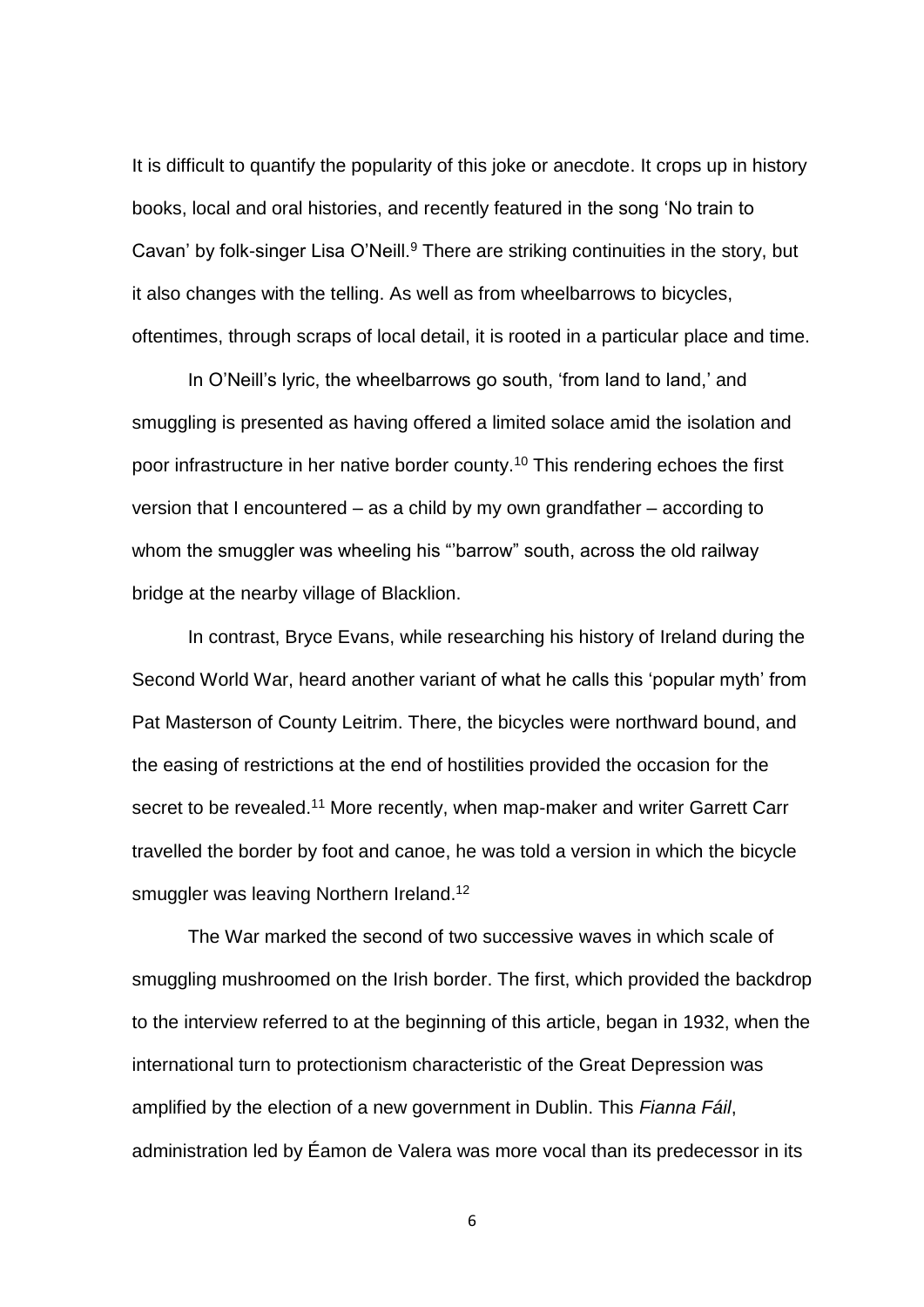commitment to political and economic autonomy, and specifically promised to withhold 'land annuities' demanded by Britain.<sup>13</sup> In response, the British government imposed punitive tariffs of twenty percent, soon rising to forty percent, on imports of livestock from the Free State.<sup>14</sup> By 1934 cattle duty amounted to something between sixty-eight and eighty-eight percent of an animal's value depending on its age.<sup>15</sup> In an effort to strike back, Dublin imposed its own special duties on British goods including coal.<sup>16</sup>

The resultant price differential spurred an explosion of smuggling activity. Before long the price of a calf sold for as little as £16 on the Southern side rose to £24 once it was smuggled across.<sup>17</sup> One letter, written from Armagh to the Northern Ireland ministry, complained of being unable to sleep owing to the noise of cattle accompanied by 'strange drivers that had to enquire the way'.<sup>18</sup> Those involved soon acquired legendary status. Stories of smuggling escapades began to circulate – and it was in search of such, that the Dublin reporter made her cautious enquires. Brazen enough, Barney was happy to tell how it might be done:

> Some time in the night they get an ould sow, or some animal that's bound to make a lot of noise…They start drivin' the sow across the Border; the police hears the commotion and the whole force rushes to the place to seize the sow, and try and catch the drivers. While this diversion is goin' on the other boys get a nice wee lot of beasts across.<sup>19</sup>

The 'Economic war' was formally ended in 1938, having gradually fizzled out from 1935 as a result of successive 'Coal-Cattle pacts.<sup>'20</sup> According to these agreements Dublin and London both agreed to purchase equal values of the other's produce.<sup>21</sup> But, not least as a consequence of the outbreak of the Second World War the following year, the 'crack' – as Barney put it – was set to continue.

In keeping with Masterson's version of the tale, during the War bicycles were, it seems, smuggled South to North; although bicycle tyres went the other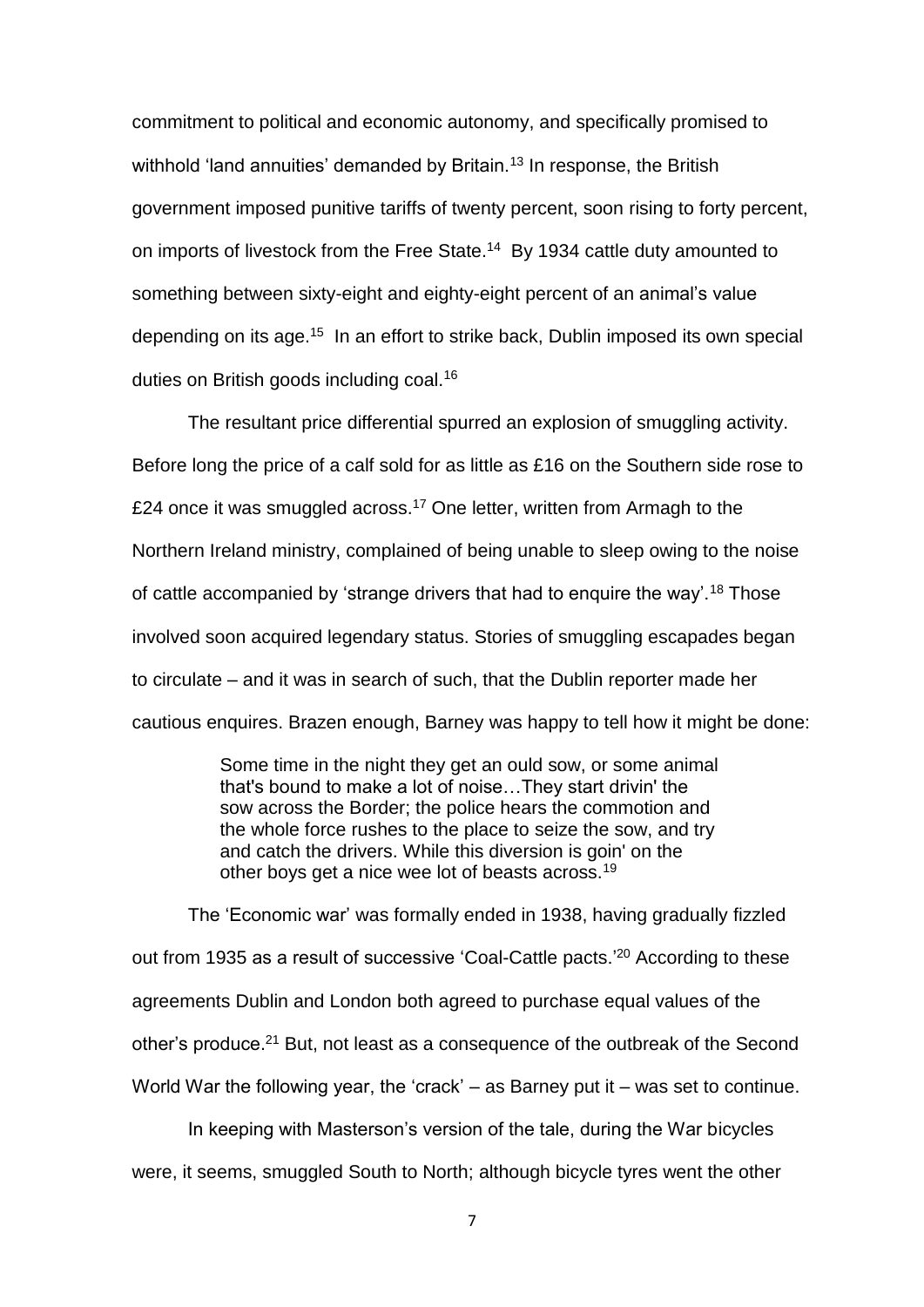way. They were also especially associated with smuggling. Partly, this arose from restrictions on the use of border crossings. The introduction of customs controls was accompanied by agreements between London and Dublin which divided border roads into three types. 'Approved' crossings, of which there were sixteen, were those equipped with customs facilities, and the only routes by which dutiable goods – including motor vehicles – could legally be brought over. The bulk of the remainder – approximately 150 in total – were classed as unapproved. These roads could be used by persons who were not carrying taxable items, provided they travelled 'by foot, cycle or horse drawn vehicle.' Officially, the only exemption to this was a small number of local doctors, vets and clergy, who were issued with permits allowing them to travel unapproved crossings by car.<sup>22</sup> Unofficially, permission was sometimes also granted for funerals.<sup>23</sup>

There also existed a small number of 'concession' roads. These, were otherwise unapproved routes, that linked either two places in the South or two places in the North, but passed through the other jurisdiction on the way. The 'concession' that was granted allowed through traffic to transit South-to-South or North-to-North.<sup>24</sup> Initially agreed on an ad hoc basis, but later formalised in some instances,<sup>25</sup> such arrangements were fragile. The Lettercran road, which crosses the border five times between Castlederg and Pettigo, 'enjoyed a "neutral" status until 1932 when $\ldots$ , this  $\ldots$  was withdrawn by the British authorities.<sup>'26</sup>

As the vast majority of border crossings were unapproved, bicycles were a legitimate way by which people could travel over; faster than foot, and cheaper than a horse and cart – which was liable to be seized if caught with contraband. In addition, one could travel out of hours, as unlike cars, they did not need to be stamped in or out. They were also the principal vehicles available to young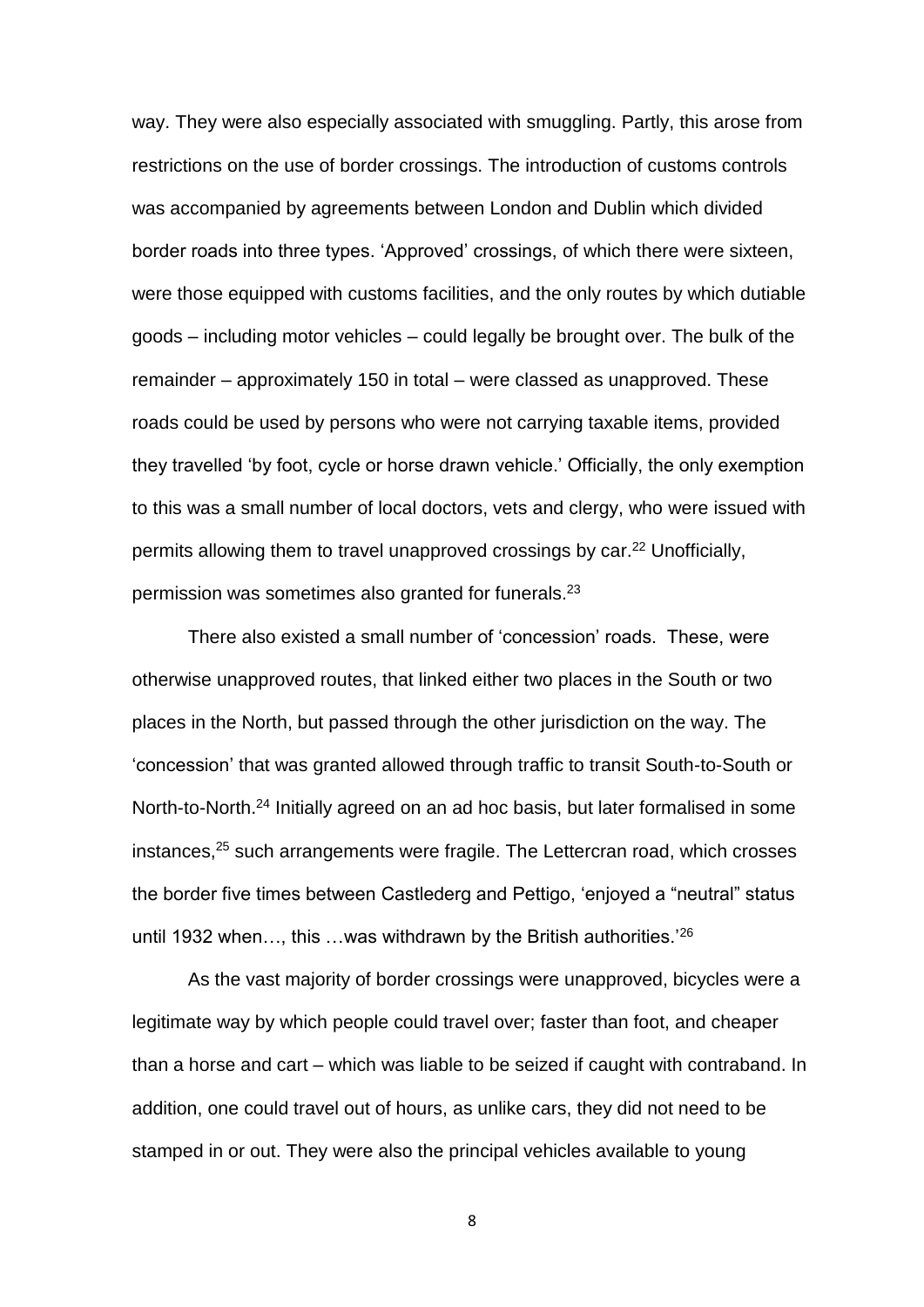people, the rural poor and particularly women who, unlike in the story (in terms of numbers at least), dominated smuggling during the War. Shortages of milk, eggs, sugar, tea and other household goods directly impacted on many women's work.<sup>27</sup> The lack of adequate numbers of women employed by the customs services also made life easier for female smugglers who could conceal small quantities with less risk than men of being searched. White flour and white bread, for instance, became highly prized commodities on the Southern side. By October 1942 the Royal Ulster Constabulary (RUC) at the Northern border village of Roslea, had accumulated a 'lorry-load of pedal bicycles, mostly ladies…seized from white bread smugglers'.<sup>28</sup>

But despite this strong connection, there are problems with this version. Evans rightly notes, that the Northern authorities were alert to bicycle smuggling as a potential problem, and took measures to prevent it.<sup>29</sup> It was also an anomaly of the war years, when rationing and scarcity had a bigger pull than price or profit, that both sets of authorities were more concerned about what was going out than coming in; although the bread was going South, it was at Roslea, and by the RUC, that the bicycles had been seized. Although it has a ring of truth, the story doesn't quite fit. But if Pat Masterson had it wrong, it might have been the Southern customs service, or maybe, it was 'barrows' after all.

#### A telling tale

Widespread contraband activity produced its own smuggling lore, much of which is still extant. Often blurring the boundaries between oral history – accounts of direct and personal experience – and folklore; typically, these tales involve a mixture of excitement, danger and daring – cutting close shaves with razor sharp wits.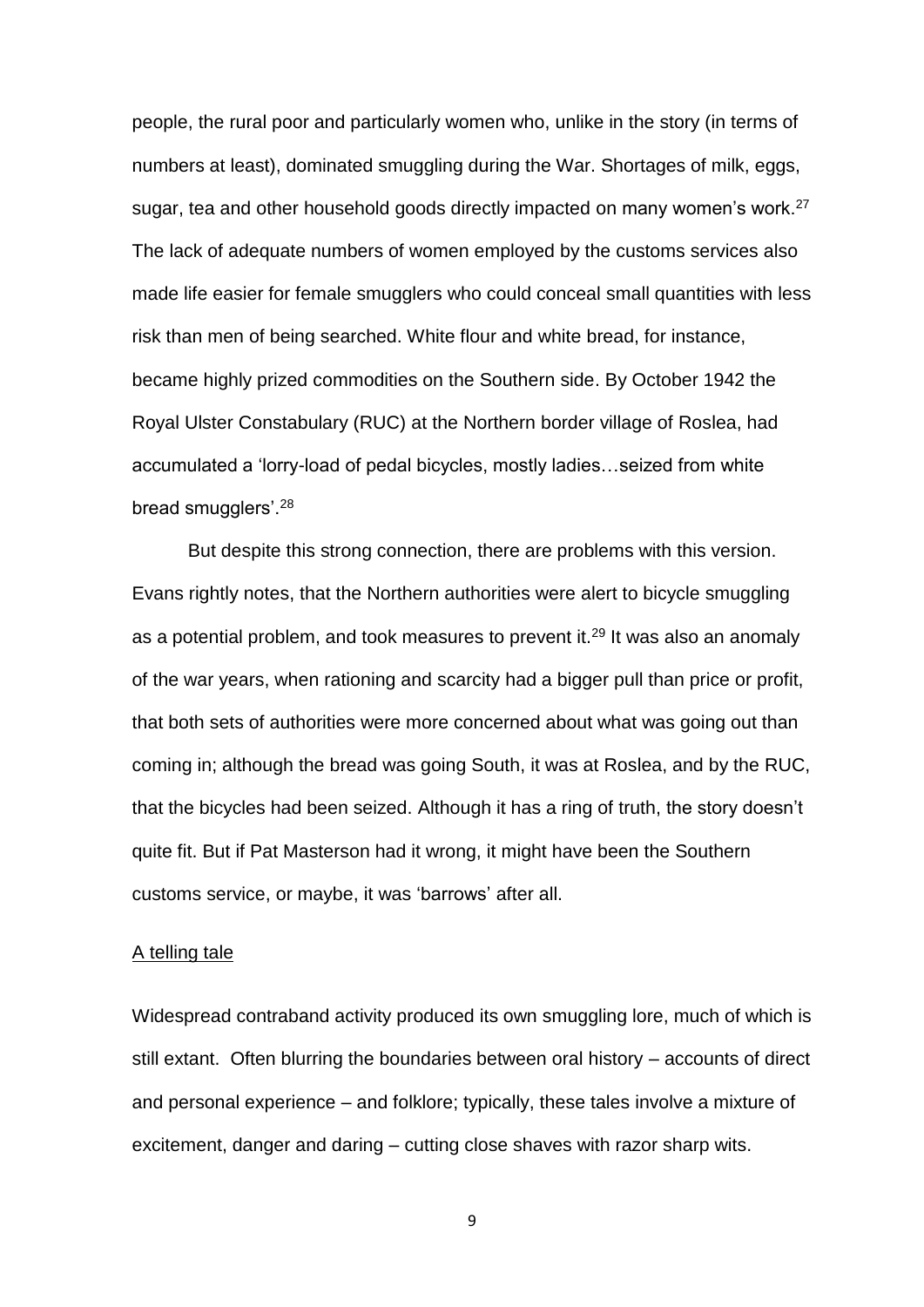Folklorist Emer Ní Cheallaigh suggests that 'the overriding treatment' of smuggling 'is light-hearted and comical.'<sup>30</sup> Sometimes this humour, she argues, may have been didactic, supplying 'other smugglers with instructions on how to locate commodities, transport smuggled goods, and, very importantly, evade capture.'<sup>31</sup> The single, well-known story of an ingenious customs man who invited a woman to sit beside the fire for long enough for the butter she had concealed to melt and trickle down her legs,  $32$  is one of few in which a clever official gets the better of his antagonist. As these examples illustrate, more often, the comedic boot is on the other foot:

When returning home from the Northern Ireland village of Belcoo, a woman would always buy the *News of the World* and place it prominently on her shopping where it could be seen. That paper was banned in the South and, on spying the offending item, the local customs officer – a well-known prude – would immediately take it behind the hut to burn. While he was occupied, her sisters and friends would rush across with their baskets filled with smuggled goods.

When a young man who was carrying a large sack of smuggled flour, he spotted a patrol coming towards him on the road. Thinking quickly, he threw the sack against the ditch and jumped on top of it. Seeing him in the dark, and assuming that he was with a young woman, the customs men were too embarrassed to stop.<sup>33</sup>

Others, of course, are less light-hearted; recalling want, necessity and the potential price of discovery – heavy fines and even imprisonment.<sup>34</sup> Some still are tinged with resentment; against the authorities in general, frequently individual customs officers, or indeed the border itself.<sup>35</sup> Brian Dooley, from Inniskeen in County Monaghan, recalls his father losing a ham: 'there wasn't money to buy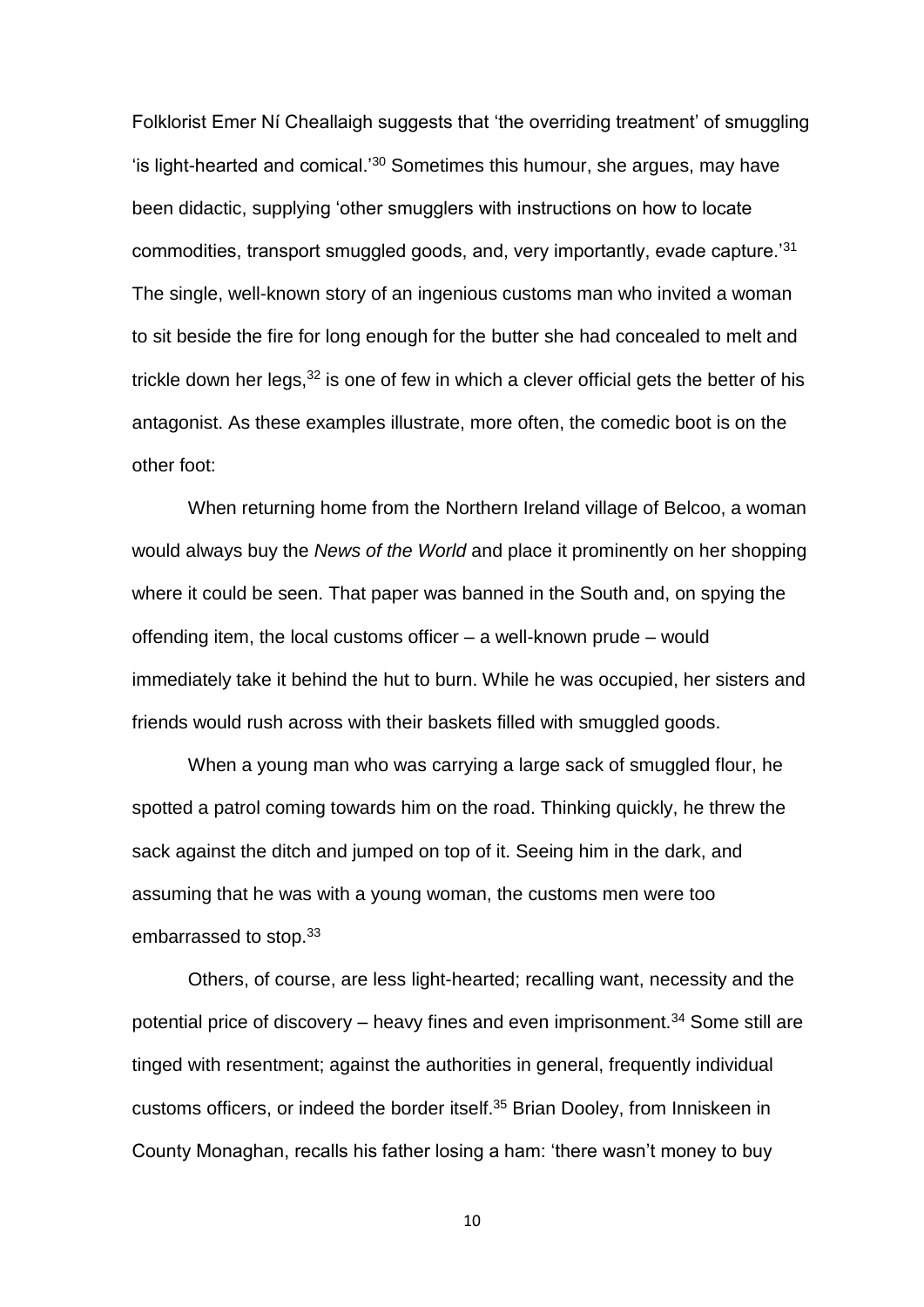another ham, but I doubt if that ham was handed in and put up for sale by the customs official. It greased some man's plate for Christmas, but it didn't get to the right place.'36

Songs collected by the Irish Folklore Commission as early as the late 1930s range similarly, from humorous celebrations of the smugglers' ingenuity to lamentation of the powerlessness and poverty that drove participation in the trade. An untitled verse by James Stevenson from Skerriff in County Armagh recalls his prosecution for smuggling a cow: 'Last winter all our little ones,/ Were Lying sick in bed,/ For want of milk, I do believe,/ By now they might be dead.<sup>'37</sup>

In contrast, 'Smugglin' over the Border', collected in County Monaghan, marries contraband and comedy romance as bachelor Ned Parra Tharlaigh, is 'smuggled' across 'by an unapproved route' to be matched with a young woman from the other side of the boundary.<sup>38</sup> Recorded elsewhere, 'The Jolly Smuggler' from County Donegal, uses illegally imported yeast in the illicit distillation of poteen in mocking defiance of 'Civic Guards [Irish police] from Kerrykeel to Muff.'<sup>39</sup>

If tears offer one possible response to inequities of wealth and power, then laughter has often afforded another. James C. Scott argues in *Weapons of the weak*, jokes, folklore, songs, and proverbs form a subculture fashioned from experience that offers signals as to the degree of popular acceptance of 'the social order propagated by elites.<sup>'40</sup> For Sigmund Freud, jokes and humorous anecdotes in particular 'bribe the listener . . . into taking our side,' often in antagonism to institutions, or persons 'representative of . . . institutions'.<sup>41</sup> Geographer Patrick Duffy, who grew up in the Irish borderlands, likewise described smuggling tales and songs poking fun at customs officials as 'cutting the border down to size, representing local victories' over the state and its agents.<sup>42</sup>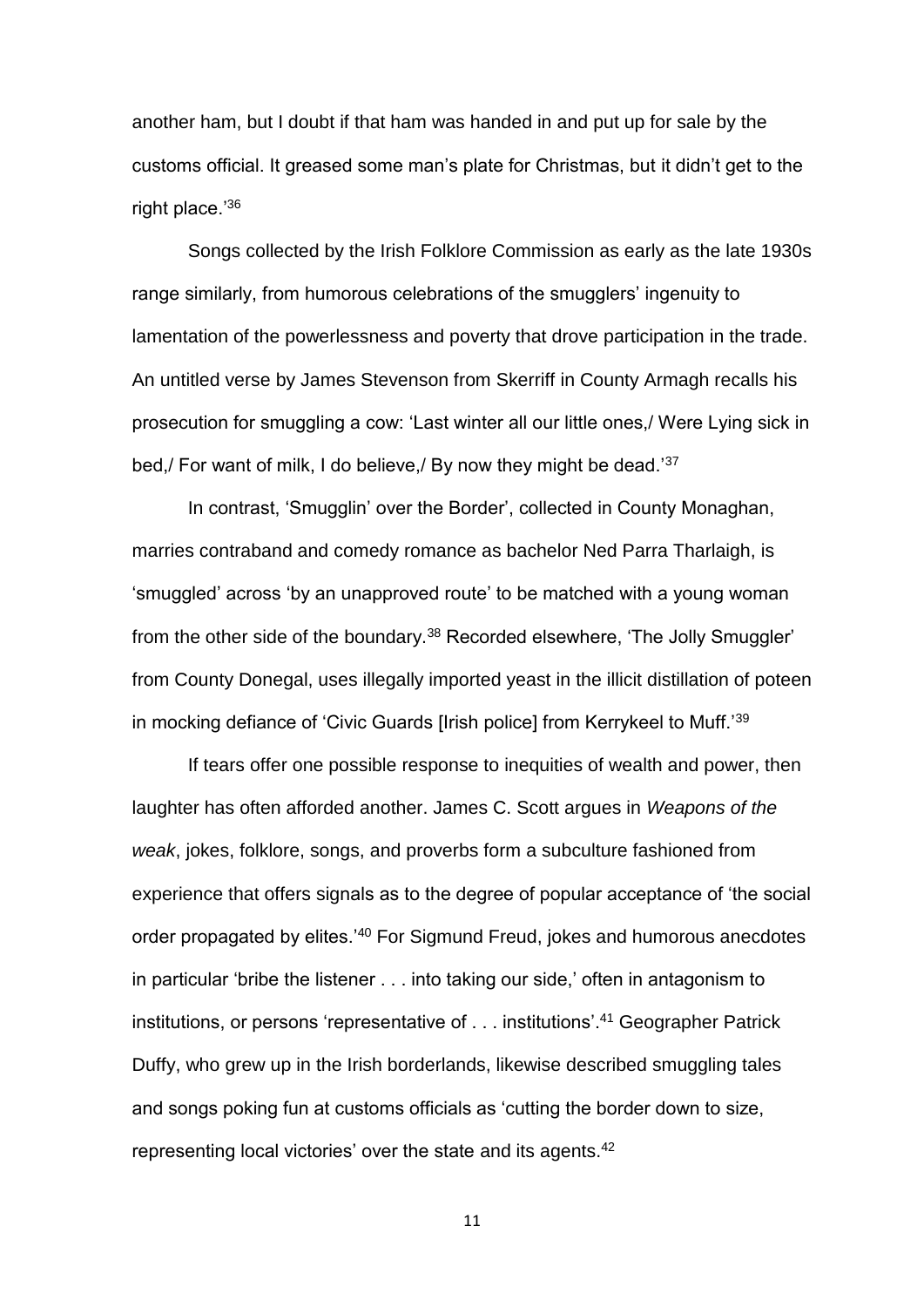One effect of such stories was to foster a self-image of border communities as what Henry Glassie has called 'a terrain of wits'. Ray Cashman has observed that, 'One aspect of local identity is [the belief] that, in contrast to…disadvantage and marginality… [border areas are], always [have] been, and always will be, home to sly, droll, and quick-thinking characters.' 'Portrayed in personal experience narratives and anecdotes', Cashman continues, 'is the...form of wit embodied by the smuggler who either outsmarts the police and customs officials or slips away to exploit the artificial border, marginality itself, another day.<sup>'43</sup>

At other times (and especially for outsiders), it is a region also with its own nightmarish counterpart – and image of ancient quarrels, close-knit semi-tribal places, where no one talks and nothing ever changes. Following an ill-fated Republican raid on an RUC barracks in Rosslea in November 1955, an *Irish Times* reporter who visited the nearby Monaghan side, described a sinister '"poteen tradition" – police and Customs men [were] anathema with the local populace' at 'one of the best places for smugglers to get across.'<sup>44</sup>

In both satirising and defeating authority through deception, the bicycle or wheelbarrow smuggler assumes the readily identifiable qualities of a trickster, an archetype common to folklore and myth around the world. Whereas many, and at certain times most, of those involved in contraband in twentieth-century Ireland were women, the trickster – with few exceptions – is, like the smuggler in this story, almost always male.<sup>45</sup> Often described metaphorically as border dwellers and boundary-crossers,<sup>46</sup> and ranging from cunning animals to demi-gods,<sup>47</sup> the trickster is typically an underdog or liminal figure capable of moving between states – here in the conventional political sense, but more often earth and air, land and water, or the realms of the living and dead or sacred and profane. Exploiting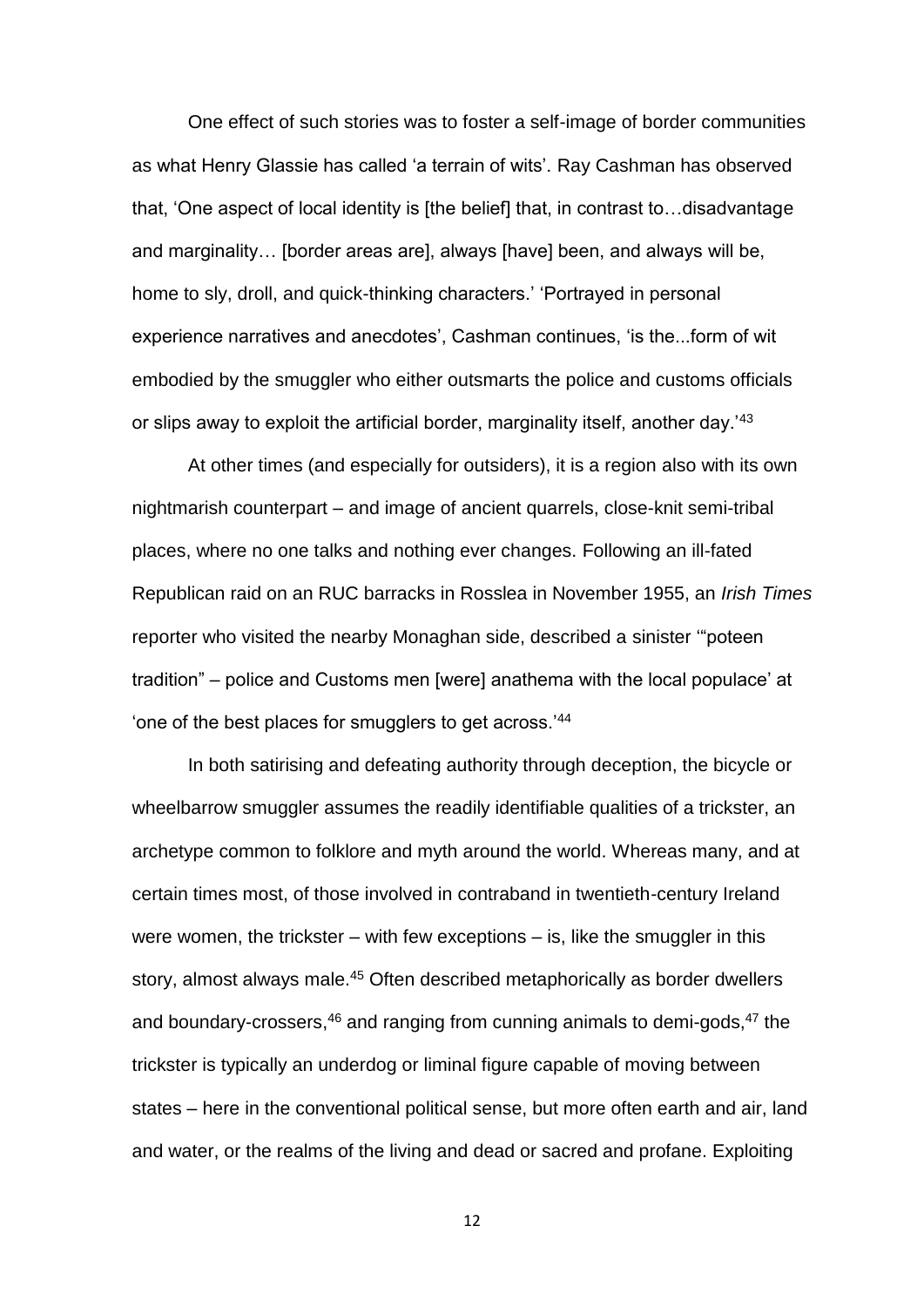that ambiguity, tricksters are typically practitioners of disguise, shapeshifters, and the bearers of simple if concealed truths, who bring disorder and confusion by upending (albeit usually temporarily) established hierarchies and behavioral norms. 'Because he lacks the strength and integrity to impose his will on a hostile world,' writes Harold Scheub, 'he adapts himself to diverse situations…inventing clever ruses, or wearing a variety of masks.'<sup>48</sup>

Irish tricksters have been identified in medieval myths and folk-drama and customs such as mummers' plays. They can be found too in local religious cultures including the veneration of west Ulster patron saint, 'Colm Cille: the boisterous, irreverent, endearingly imperfect character of oral tradition<sup>', 49</sup> Trickster traits are also linked to two classes of figure associated with preceding periods of Irish history, both of which also display some similarity to the twentieth-century smuggler.

Taking them in reverse chronological order, the first and most obvious of these is the sea-faring smuggler, most prominently associated with the eighteenth century as a consequence of expanding of consumption of goods such as tea and tobacco, rising duties, and a still relatively weak state and poor infrastructure throughout much of the island.<sup>50</sup> Ireland's coastline remains littered with smugglers' rocks, coves, and caves to which local stories are attached.

In one example from Crookhaven in County Cork, a smuggler by the name of Daniel Coughlan was returning from Amsterdam at night with tobacco and brandy. Pursued by a revenue cutter he extinguished his ship's lantern before transporting it in a small craft to a nearby rock. There, he placed the lamp and lit it again. While 'English men' kept their eyes on the light, convinced that they still had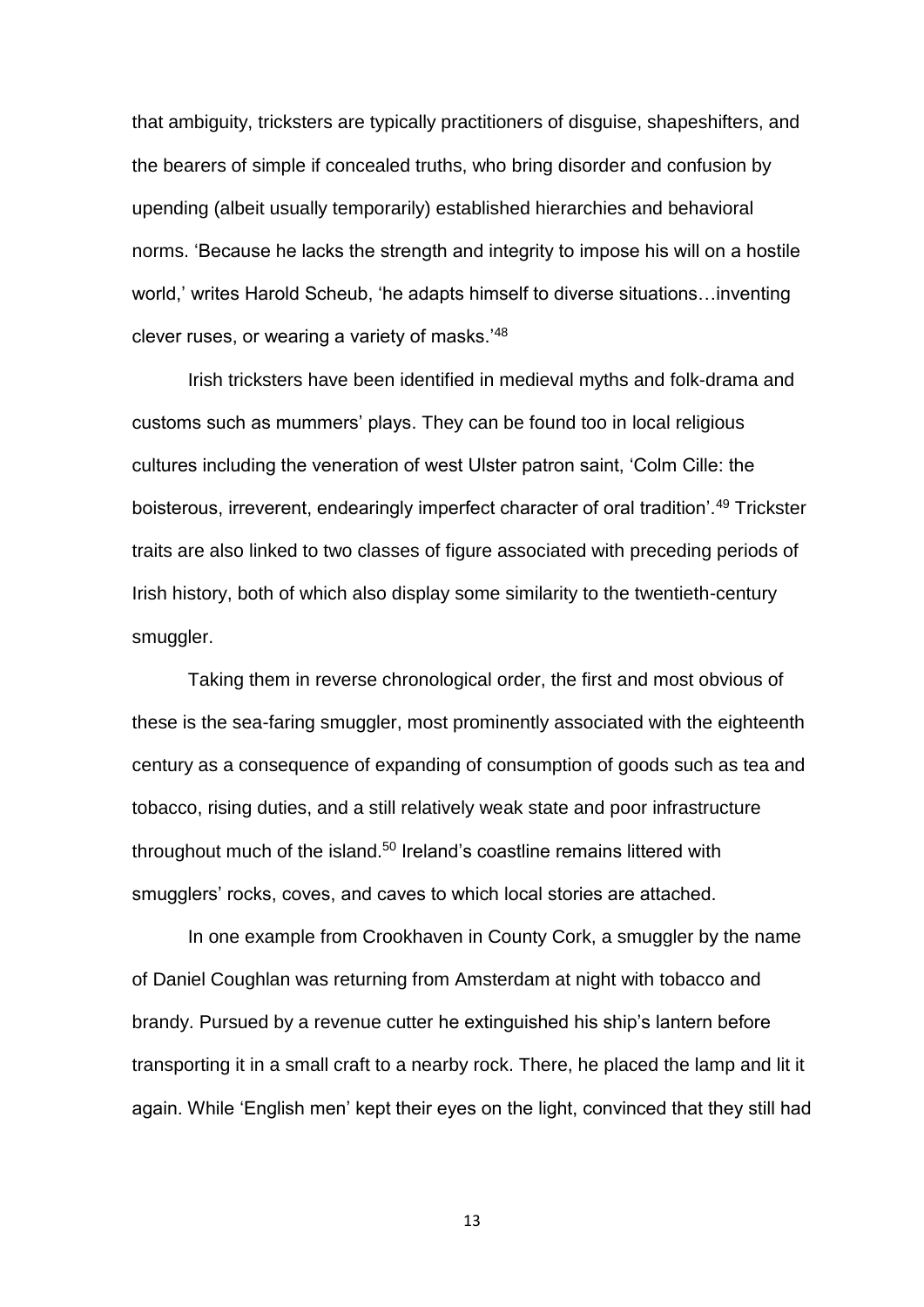him in their sight, Coughlan returned to his ship and sailed in total darkness into harbour.<sup>51</sup>

The echoes are even clearer in the case of Seán de Barra (or Barry) of Kinsale, a 'noted smuggler' in the years before 'the long war between Napoleon and the English.' According to one account, 'the revenue cutters knew that Barry was smuggling, but they never caught him in the act'. In one instance he was hailed by a patrol while on route to France with an innocent cargo of potatoes. Suspecting that Barry would return with contraband, the English captain lay in wait. Before long he was surprised when, instead of returning under cover of fog as usual, the smuggler's ship approached in plain view. In an unexpected move, the smuggler hailed the excise men to seek assistance explaining that his whole crew was laid up with fever. Alarmed at the prospect of contagion, the cutter retreated allowing Barry enough time to land his illicit cargo and have it spirited away by horses.<sup>52</sup>

The second set of pseudo-historical Irishmen that arguably bear some familial resemblance to the cross-border smuggler, are the seventeenth-century outlaws known as Tories or Rapparees. Loosely based on real figures but long since fictionalised in popular print and storytelling, these were bandits or 'noble robbers' of a type common to agrarian folklore.<sup>53</sup> In Ireland, they were typically Catholics, frequently cast as dispossessed former landowners of genteel birth, and often drawn from the remnants of defeated Gaelic or Jacobite armies. 54

By some way the most famous of these Tories is Redmond O'Hanlon from what are now the borderlands of south Armagh. In common with many international border regions, long before partition, this area had been a frontier zone. Squeezed first between the Pale – the principal sphere of medieval English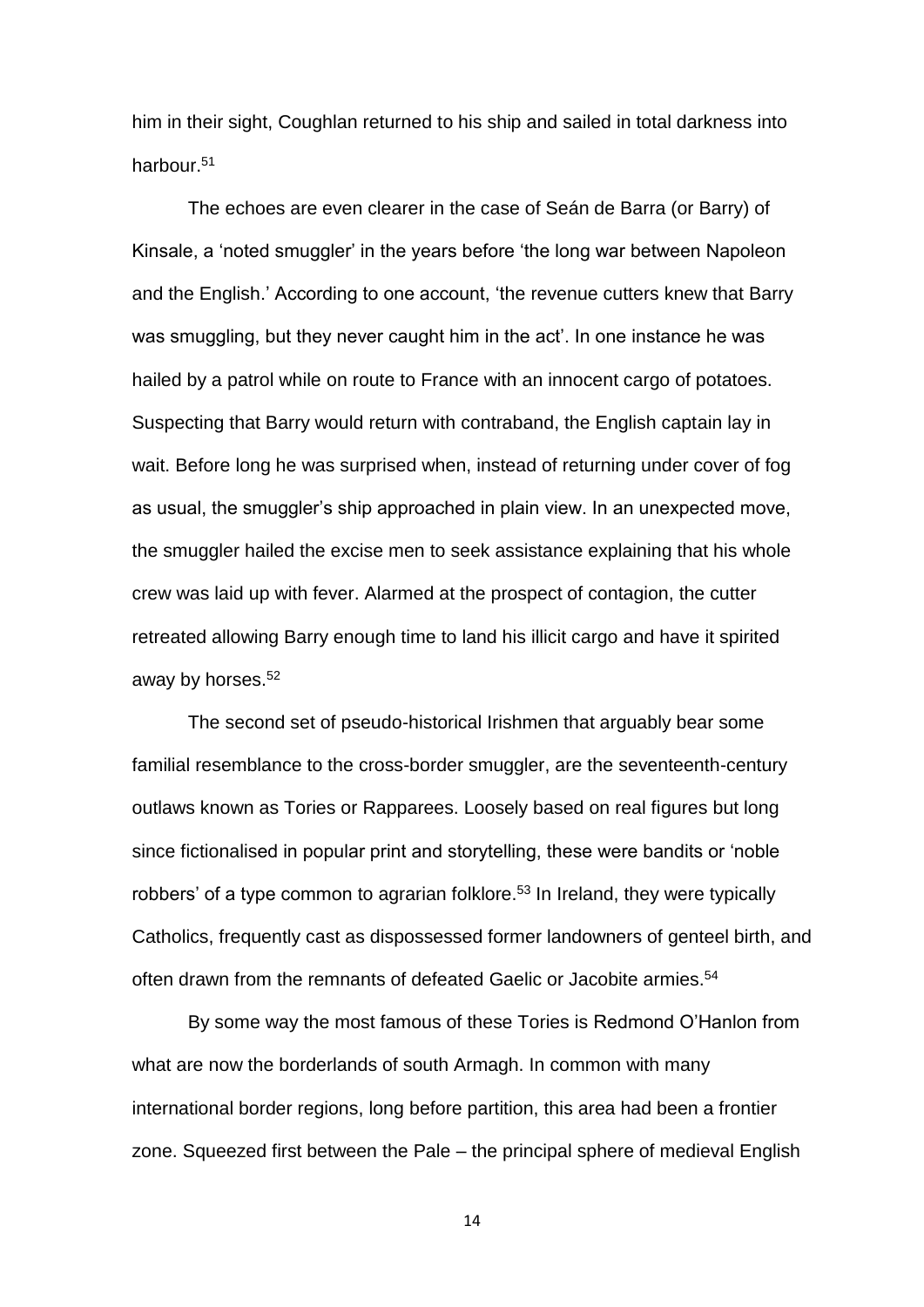influence surrounding Dublin – and Gaelic Ulster, dominated by the powerful O'Neills, it later served as an interface between the Protestant dominated northeast (colonised from Scotland and England during the Plantation of Ulster), and the Catholic south and west.<sup>55</sup>

Redmond O'Hanlon shared his essential characteristics as well as his initials with the English Robin Hood, taking from the rich and not the poor – categories which in south Ulster had come to carry undertones of ethnicity and religion. His reputed escapades include reversing 'his horse shoes to confuse his pursuers' and 'him and his gang using reversible jackets [which] when turned inside out they became the red coats of the army, and were used on many occasions to outwit the authorities and unsuspecting travellers.'<sup>56</sup>

According to myth, O'Hanlon regularly exploited his cunning to move between the official world of the authorities and settlers – town, the law, and established Church – and that of the native Irish and the untamed hills in which he lived. In one account, he used a forged letter to gain access to his enemy's stronghold and rescue an accomplice's sweetheart. In another, disguised as an old Protestant minister, he requested and received protection from a party of 'English' soldiers. Once safely out of town, he signalled to his men and took the soldiers captive.<sup>57</sup>

Accounts of O'Hanlon and other Tories 'taxing' travelling strangers on the roadside might easily be seen as anticipating the later activities of the customs men. Although, as with smuggling, it is most often the outlaw who gets the upper hand, they too could be on the receiving end of trickery. A young man travelling north to collect a debt of £100 at Newry, filled his purse with copper coins before he left. Encountering O'Hanlon on the road, he pretended not to recognise the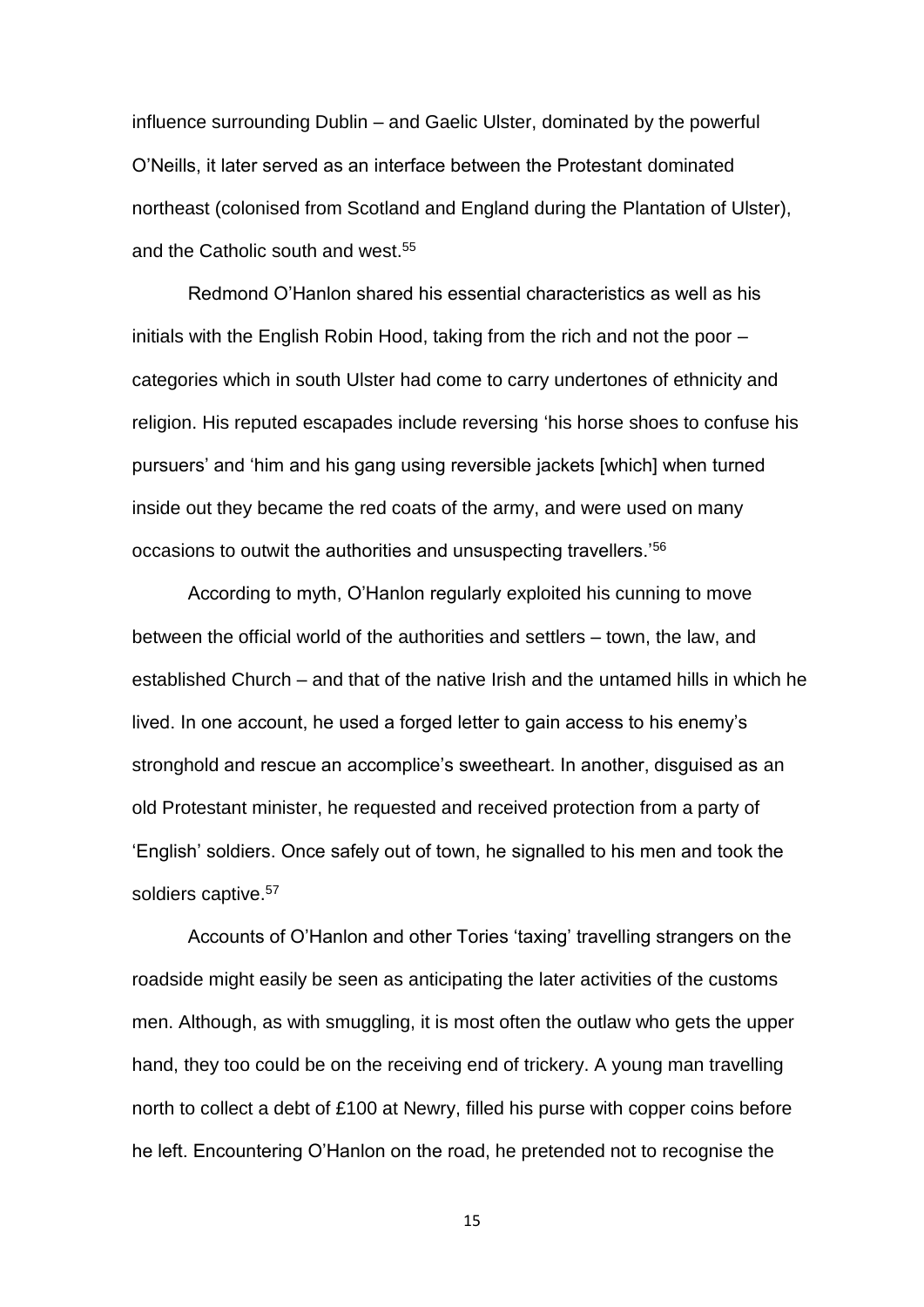outlaw and (apparently naïvely), explained to him the purpose of his trip. The highwayman awaited the youth's return and when he approached issued the order: 'Stand and deliver.'

'If you desire it,' replied the traveler feigning surprise, 'then you can follow it,' throwing the purse as far as he could into a bog beside the road. With that, he sent O'Hanlon after the bag containing only small change while making his own escape along with the larger sum.<sup>58</sup>

Folktales have been distinguished from legends, in that, while the latter are believed to be true, the former primarily serve a function within a certain social context.<sup>59</sup> 'If bandits and poachers are made into folkheroes,' writes James C. Scott, 'we can infer that transgressions of elite codes evoke a vicarious admiration.<sup>'60</sup> The elevation of smugglers  $-$  by land or sea  $-$  and of outlaws from an earlier period offer insights into rural class relations that in Ireland have been intertwined with religious and ethnic identities. It was these same antagonisms that would coalesce in the competing national projects that were ultimately materialised at the border.

Whether educative, subversive or simply entertaining, the survival and spread of funny stories, demands that they be heard as well as that they are told.<sup>61</sup> Whatever its origins, the popularity of this anecdote in Ireland indicates its resonance with common memories and experiences. It suggests also a ready audience for whom, some at least of those outside the law had long been celebrated.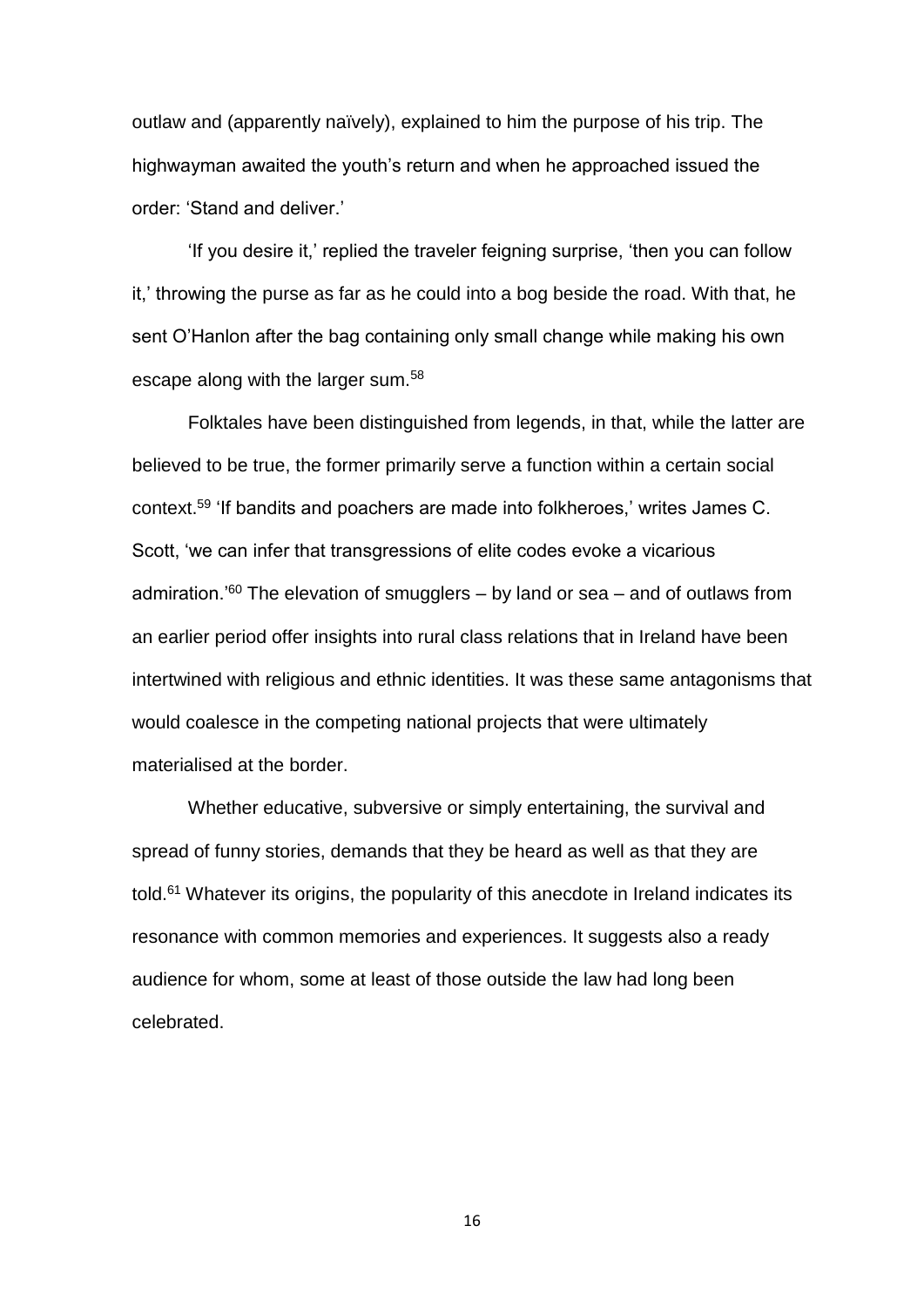## Global fable

Although the account of a man smuggling wheelbarrows or bicycles clearly fitted neatly with the experiences and popular culture of Irish border areas, this is not the only place where similar stories are found. In 2001 a woman named Mary Kate from Killesher in County Fermanagh in Northern Ireland, shared this tale during a local oral history project, conducted with by then elderly female border residents. When extracts from the interviews were published as a book, the editor added an explanatory note: 'This is a more recent Irish version of a very old Arabic folk tale of Mulla Nasrudin smuggling donkeys.<sup>'62</sup> The source for that claim appears to be *The Sufis* published in 1964:

> [Mulla] Nasrudin used to take his donkey across a frontier every day, with the panniers loaded with straw. Since he admitted to being a smuggler when he trudged home every night, the frontier guards searched him again and again. They searched his person, sifted the straw, steeped it in water, even burned it from time to time. Meanwhile he was becoming visibly more prosperous.

Then he retired and went to live in another country. Here one of the customs officers met him, years later.

"You can tell me now, Nasrudin," he said. "Whatever *was* it that you were smuggling, when we could never catch you out?

"Donkeys," said Nasrudin.<sup>63</sup>

Mulla Nasrudin, the smuggler in this story, figures in folklore through much

of Asia and the Middle East. Usually a poor country-man, who typically rides a

donkey rather than a horse, he reputedly lived in present-day Turkey during the

thirteenth century.<sup>64</sup> He is a folk-philosopher; a wise fool and trickster whose

moralistic, sometimes table-turning, parables combine a sense of fun with

seemingly accidental insights.

Nasrudin was throwing handfuls of crumbs around his house. 'What are you doing?' someone asked him.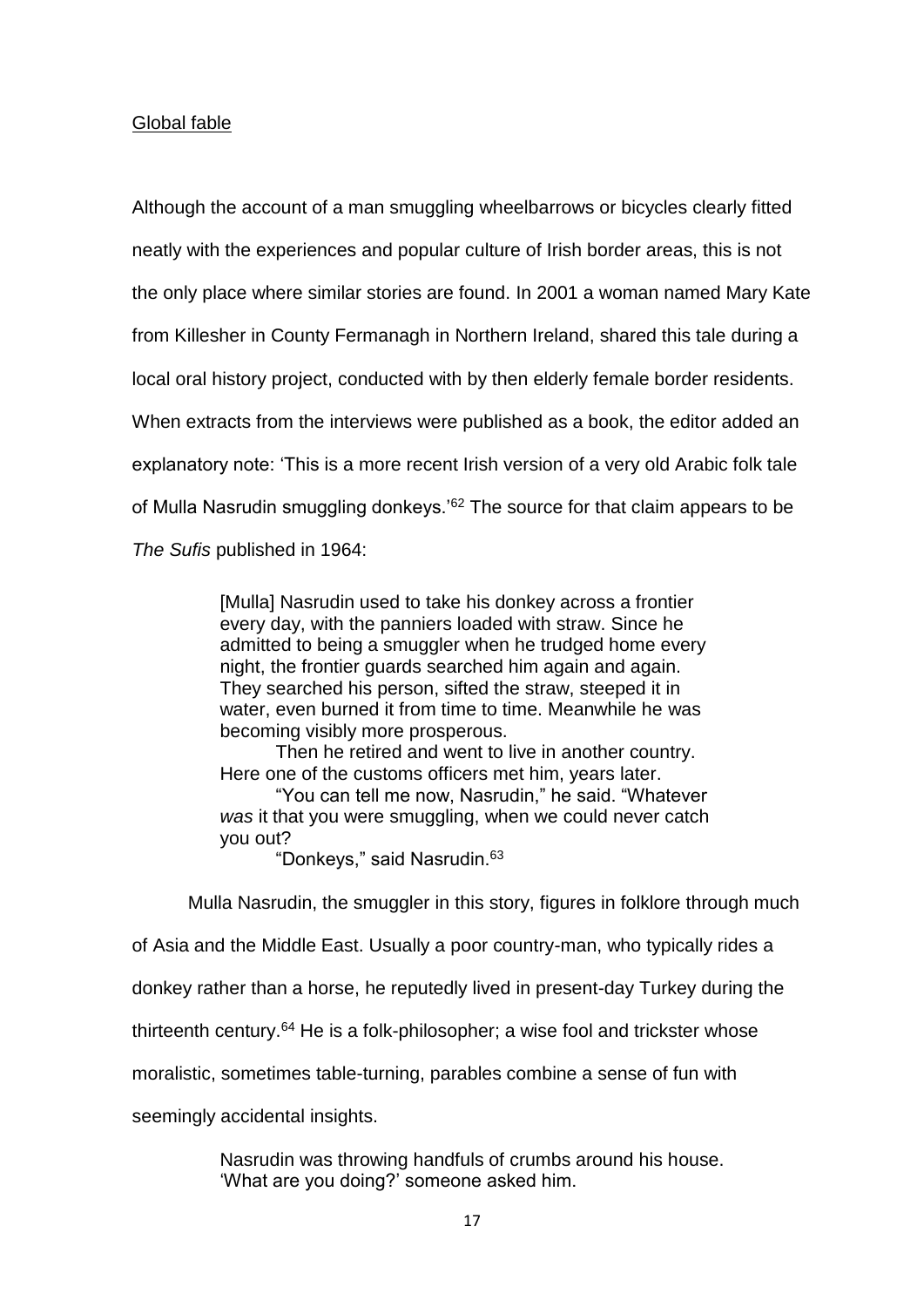'Keeping the tigers away.' 'But there are no tigers in these parts.' 'That's right. Effective, isn't it?'<sup>65</sup>

The same story, 'the smuggler', is also found in another volume, *The exploits of the incomparable Mulla Nasrudin*, published in 1966: 'Time and again Nasrudin passed from Persia to Greece on donkey-back. Each time he had two panniers of straw.'<sup>66</sup>

It is patently possible for folk-tales to cross cultures. Several anecdotes, long attributed to Nasrudin in Turkish texts, append to alternate figures in earlier works in Arabic and other languages. Many have moved back and forth between oral traditions and manuscript.<sup>67</sup> But this story would have made little sense in Ireland before partition in the 1920s, which suggests that these books themselves rather than direct oral transmission, might be a possible source.

Idries Shah, the author, or collector of these tales, was a kind of Guru – writer, businessman and publisher – who promulgated, to his European and American followers, his own brand of Islamic Sufi mysticism**.** Shah also wrote about occult and esoteric thinking, which in Ireland, has tended to look west as well as east and back, unto a Gaelic past, for inspiration.<sup>68</sup> His books appeared in the 1960s; a decade when Western fascination with 'Eastern religion' was on the rise, on the back of youth culture, television, psychedelic drugs and – much as the expansion of road and rail had earlier done for the west of Ireland – the 'hippy trail' and increased availability of air travel.<sup>69</sup> *The Sufis*, includes an introduction by Robert Graves, clearly an enthusiast, whose father Alfred Perceval Graves was active in the Irish Literary Revival. In his introduction Graves compares the Sufi poets to those of 'medieval Ireland,' and wonders, if what he calls the 'Irish Musegoddess Bridget' might have 'came from the East along with the complicated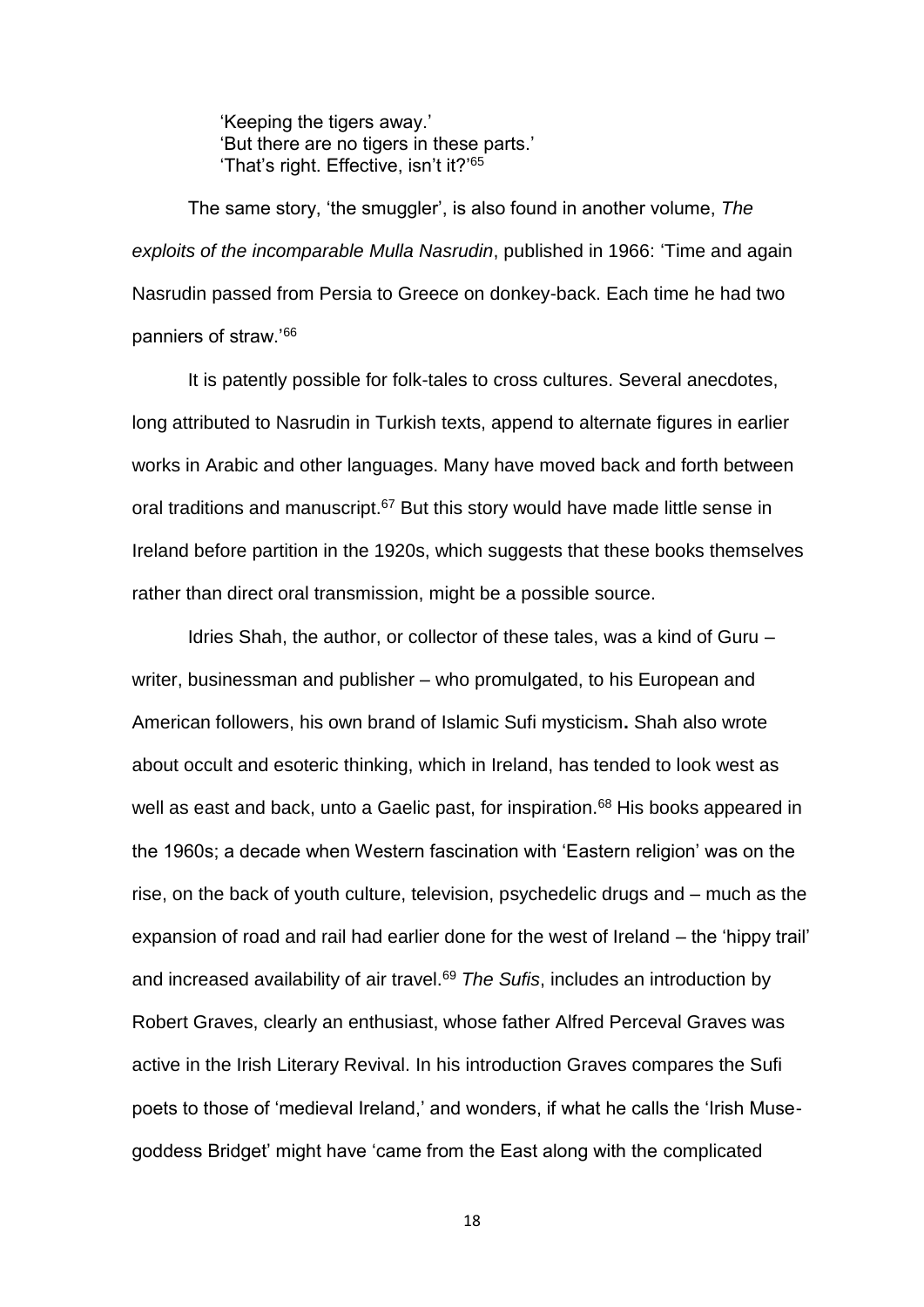arabesques of…Irish illumination art'.<sup>70</sup> Another of his collections, was described by an *Irish Press* reviewer in 1970 as 'a collection of…Arab proverbs that could have come from Connemara or could easily travel there.<sup>'71</sup>

These then, are times and places, worlds apart, that have sometimes been imagined similarly, suggestive of a surprising story about Ireland and Islam, tradition and modernity, comedy and power, and truth and lies. But there is something troubling about the Nasrudin tale. Considered historically, it has a very modern feel.

If 'hiding in plain sight' is an idea of ancient pedigree (it is really a reversal of the Horse of Troy), the same cannot be said for state boundaries. Unlike frontiers, marchlands and other older forms of boundaries, modern international borders imply a clearly delineated territorial sovereignty that is seen to have emerged in Europe following the Treaties of Westphalia in 1648. From there, it spread, displacing alternative conceptions of space and allegiance – either through colonialism directly or precipitated by its presence. The Thai monarchy, for instance, was prompted to define the borders of Siam, both on maps and on the ground, by the threat of encroachment posed by the British in Burma, and the French in what they knew as Indo-China.<sup>72</sup>

The Irish border emerged relatively late, but fully formed; in Europe, shortly after the First World War, at a time when boundary making was all the rage. It was a partition – a 'fresh cut<sup>'73</sup> – but followed county boundaries in place for centuries, which had been mapped with military precision by the Ordnance Survey. At almost exactly the same time, as Ireland was partitioned, the British and French colonial powers in Palestine, Lebanon and Syria – had to start essentially from scratch to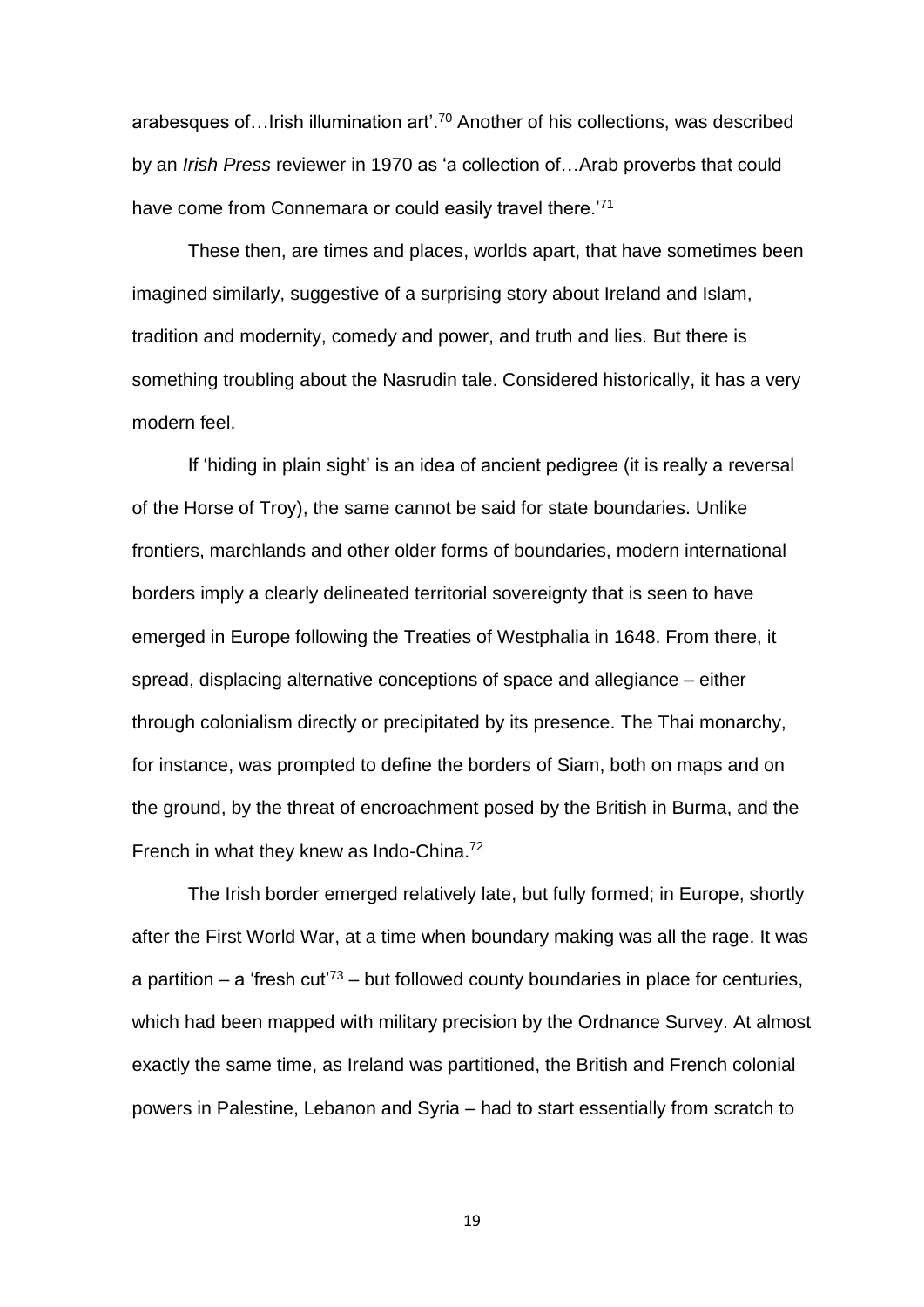establish the physical extent of their newly acquired possessions. This was something that their former rulers had simply never felt the need to do.<sup>74</sup>

The apparatus of borders – customs patrols and border posts – also requires some degree of stability or mutual recognition. The Irish border was certainly contested: customs stations, for one thing, were blown up in the 1920s, and burnt down in 1937 to 'welcome' George VI to Belfast. They were razed again in the 40s and 50s, before being repeatedly destroyed from the 1970s onwards. But not only did the border not move as a consequence, it was also recognised by senior officials that the Republicans who attacked the huts were 'at some pains not to extend their hostilities to the people occupying them.<sup>75</sup>

Were the legend of Nasrudin to be true, then it is hard to imagine the same being said of any of the polities that he might have encountered – the early Ottoman or various Mamluk empires, the Sultanate of Rum where he reputedly lived, or the invading offspring of Genghis Khan. It is hard, at least, to imagine donkey smugglers being big concern.

There are obvious limitations, when dealing with an anecdote of this kind, to standard historiographical or biographical approaches. While in Ireland, 'the smuggler' has been anonymised, Ulrich Marzolph has argued that Nasrudin himself serves as a transnational 'crystallizing' figure, around whom stock ideas and stories 'deriving from a variety of origins' have coalesced.<sup>76</sup> The resulting material, both written and oral, is naturally subject to further adoption, adaption and embellishment over time.

But an out of time political border is not the only problem with this account. In a 1975 article, the then eminent Edinburgh orientalist, Lawrence Paul Elwell-Sutton, characterised Shah's books as: 'amateurish compendia culled from…the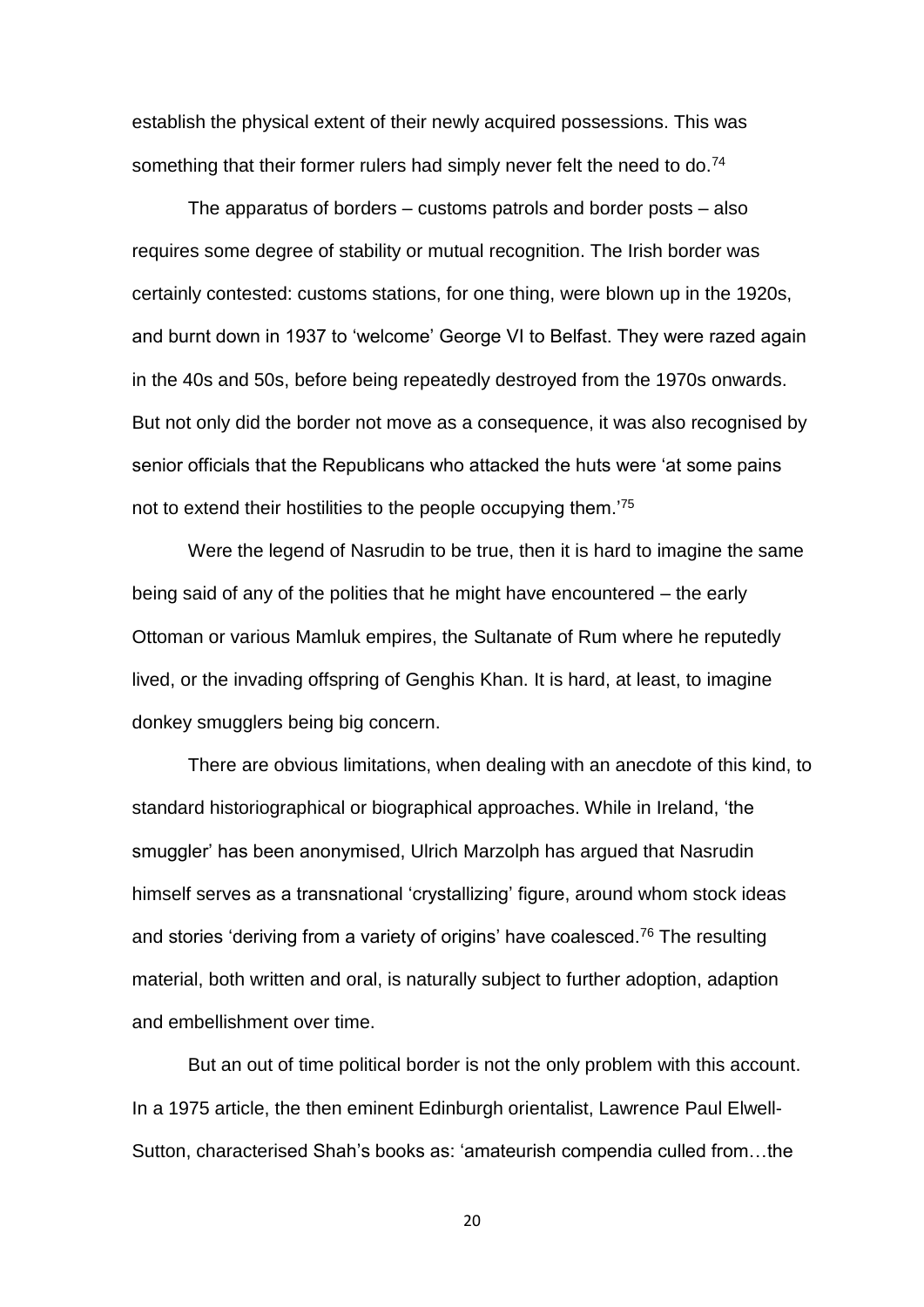shelves of the public libraries'.<sup>77</sup> Neither of the earlier English language Nasrudin collections dating from  $1884^{78}$  and  $1923<sup>79</sup>$  contain this story nor do those that are subsequent, of which, there are several. It does, however, appear in other places.

It is possible in fact that the first print variant of this story dates from 1951. It featured in various newspapers, under the name of Erskine Johnson, a Hollywood gossip columnist, and involves a man stealing wheelbarrows from an unnamed defence establishment.<sup>80</sup> In January 1952, in the midst of a scandal that would lead to his resignation, it was repeated to journalists by US Attorney General, J. Howard McGrath. In his telling, it becomes a Russian warehouse, and the secret was finally revealed to the guard who has been rendered harmless by his imminent departure for Siberia. 'Things,' McGrath insisted, 'are not always what they appear<sup>'.81</sup>

Later that year, it received further prominence in the publications of Bennett Cerf:

> When Juan and Evita Peron were building a luxurious retreat for themselves some miles outside of Buenos Aires they established a rigid guard around the project to prevent the stealing of valuable materials. Every day at noon, the story goes, the same workman began to appear at the exit gate with a wheelbarrow loaded with straw. The guard, convinced that there was dirty work afoot, searched the straw more carefully daily – even had it analysed to see if it possessed special chemical values – but could find nothing to substantiate his suspicion, and had to let the workman pass.

Bennett Cerf was a publisher and founder of Random House, who fancied himself a raconteur. Through his syndicated jokes column, 'Try and stop me', it appeared in various titles starting around July 1952. He also produced numerous humorous collections one of which, *Good for a laugh*, from 1953, also contains this anecdote.<sup>82</sup> While this does not disprove the possibility of an older pedigree, it does pose a question of genealogy. The presence, of *wheelbarrows* in this story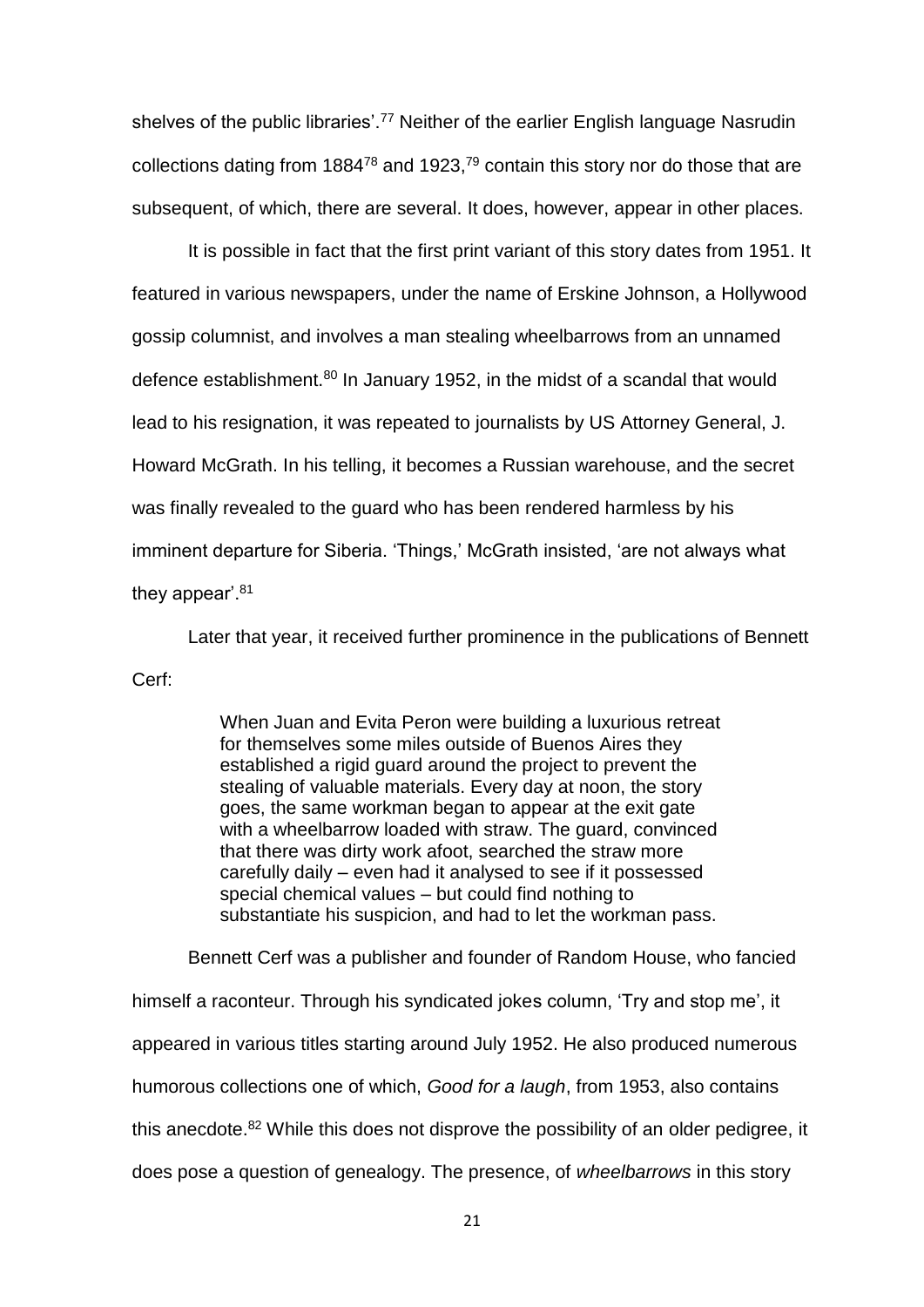about *theft*, and of *smuggling* in the story about *donkeys*, places *smuggling wheelbarrows* somewhere in between.

Most of Cerf's jokes touch what were then contemporary concerns: the Cold War, Red China; Hollywood, Broadway and broadcast stars; high society, business magnates or Washington politicians. Others reflect the cultural moment in America: the power of the automobile industry, new household gadgets, the dream of a 'push-button home', and young housewives confused by dehydrated food.<sup>83</sup> He may have moved it to Argentina, but this was too good a joke to waste on South American populism. It had become a piece of Cold War propaganda. It soon popped up again as a piece of 'fake news' – contained within an otherwise serious article alleging rampant corruption within the Communist states. This time, a factory operative in Budapest was stealing wheelbarrows under the nose of a Communist Party official.<sup>84</sup> It is a short step to post-War, but still pre-Wall, Berlin. By 1954 the story is fully formed, again in ostensibly factual accounts of life in that divided city; smuggling wheelbarrows daily past the Red border guards. $85$  Directly or indirectly, there is every reason to suppose that this is the Irish source.

Instead of hybridity of East and West, free love and ancient wisdom, this story appears to date from the 1950s; the homogenising influence of expanding US cultural hegemony, underpinned by high-Fordism and the post-War boom. How exactly it was smuggled into twentieth-century Ireland belongs to speculation. Assuming an American cradle, did a migrant or visitor hear or read it, and carry it over by word of mouth? Or maybe, someone clipped it from the funny papers and sent it home with a letter to friends or family. The existence of both bicycle and wheelbarrow versions suggests it might have made the journey more than once.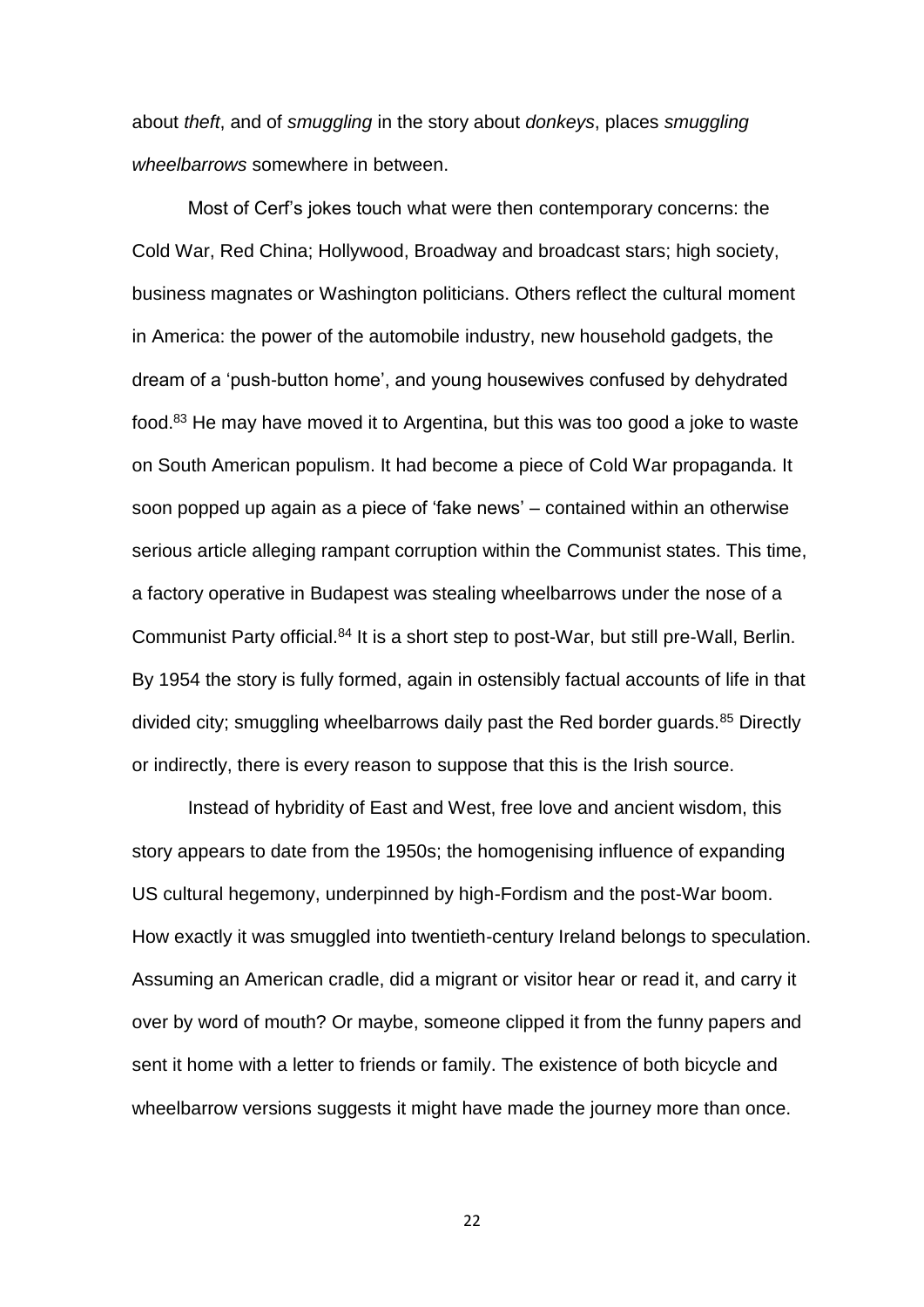The conservative post-War Western mind could call on few more menacing images than that of the 'Iron Curtain.' *Why the border must be*, a pamphlet issued in 1956 by the Northern Ireland government, warned that 'Communism is not the only threat to freedom.' Equating Dublin's Catholic moral censorship to that of the Soviet Union, it promised to: 'hold the bridgehead so that one day the freedom which is here in Northern Ireland, in Great Britain and in the United States will lighten the whole world.'<sup>86</sup> After 1961, nationalists repeatedly invoked the Berlin Wall in relation to road closures, and a little over ten years later, many official crossings would begin to invoke comparison with Checkpoint Charlie.<sup>87</sup>

Yet, in Ireland, the story seems to lack that kind of pointed polemical edge. Whether the smuggler was working North to South or South to North, for instance, does not appear to be conditioned by the political allegiances of the teller. There is such a thing as 'copy-cat crime', but this one, went far and wide. As well as various parts of Eastern Europe, otherwise identical tales of *theft* later attached to South African diamond mines, $88$  and to various shipyards – including Harland and Wolff in Belfast.<sup>89</sup> Through the 1960s it appeared and reappeared, with bicycles going from France to Italy,<sup>90</sup> the tales of Mulla Nasrudin published in the 1960s and, by 1972, both bicycles and wheelbarrows were being smuggled – or at least the tale was being told – about the border between Mexico and the United States.<sup>91</sup> There, as in Ireland, the joke became a staple.<sup>92</sup>

That was the year that Rosemary Harris's *Prejudice and tolerance in Ulster*, was published. The smuggling outfit she described concerned two sets of brothers, one from each side of the political divide; a 'heartening example of Catholic/Protestant economic cooperation', in her words. The research had been conducted earlier, but the book bears the hallmarks of the Troubles that, by then,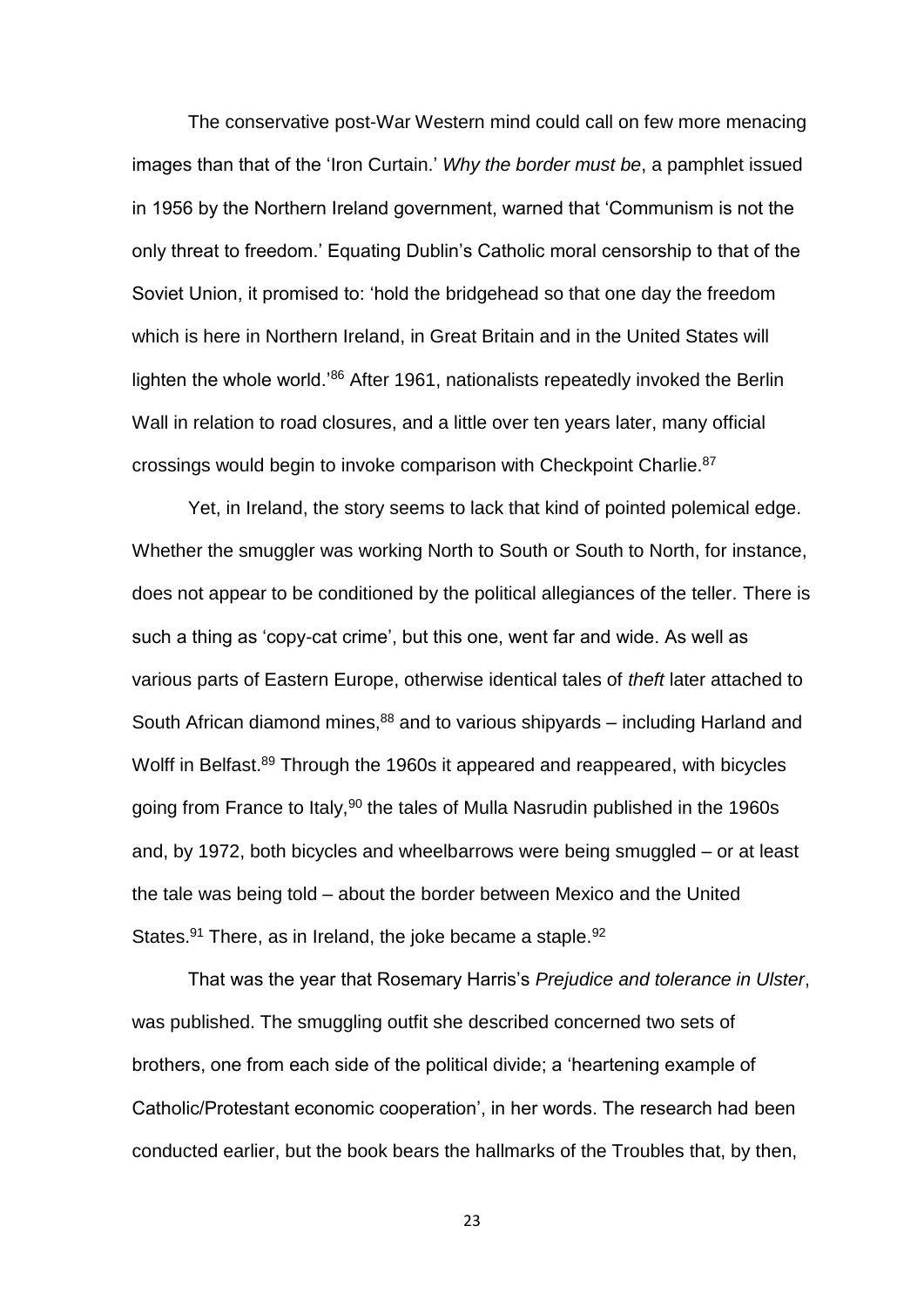were already underway.<sup>93</sup> It was a year that began with clashes all along the Irish border, amidst the latest attempt to seal the border roads. Many would remain closed for most of the following four decades. But already there were other political and economic forces at work. As early as 1968, newspapers had started to report the 'death of a way of life'; how the old-time smuggler, playing cat and mouse on a bicycle, was being edged out by trade reform, in favour of fast cars and commercial enterprises both open and illegal.<sup>94</sup> This is a time when smuggling, for many, was slipping into memory against a spiral of deadly violence, and the legend of a golden age of innocence, simplicity, and peace was beginning to take root.

#### **Conclusion**

Smuggling was a major part of life on the Irish border for forty years or more. The issues surrounding border roads are but one example of the isolation, disruption and marginalisation that smuggling exploited, but which, it was also an attempt to overcome. Smuggling always had its funny side, but that was coupled to danger and the difficulties out of which it arose. Heroic myths could capture something of the spirit of the trade without giving away the actual tricks and methods. Through their lasting humour, an aspect of the history of twentieth-century Ireland has been partially preserved. But they also serve to anaesthetise against more complex and painful memories. Through smuggling stories border communities expressed their animosity to the border and the authority it betokened – whether political opposition to partition or simply frustration with what one observer called, 'one of the worst examples of frontier bureaucracy in existence.<sup>'95</sup>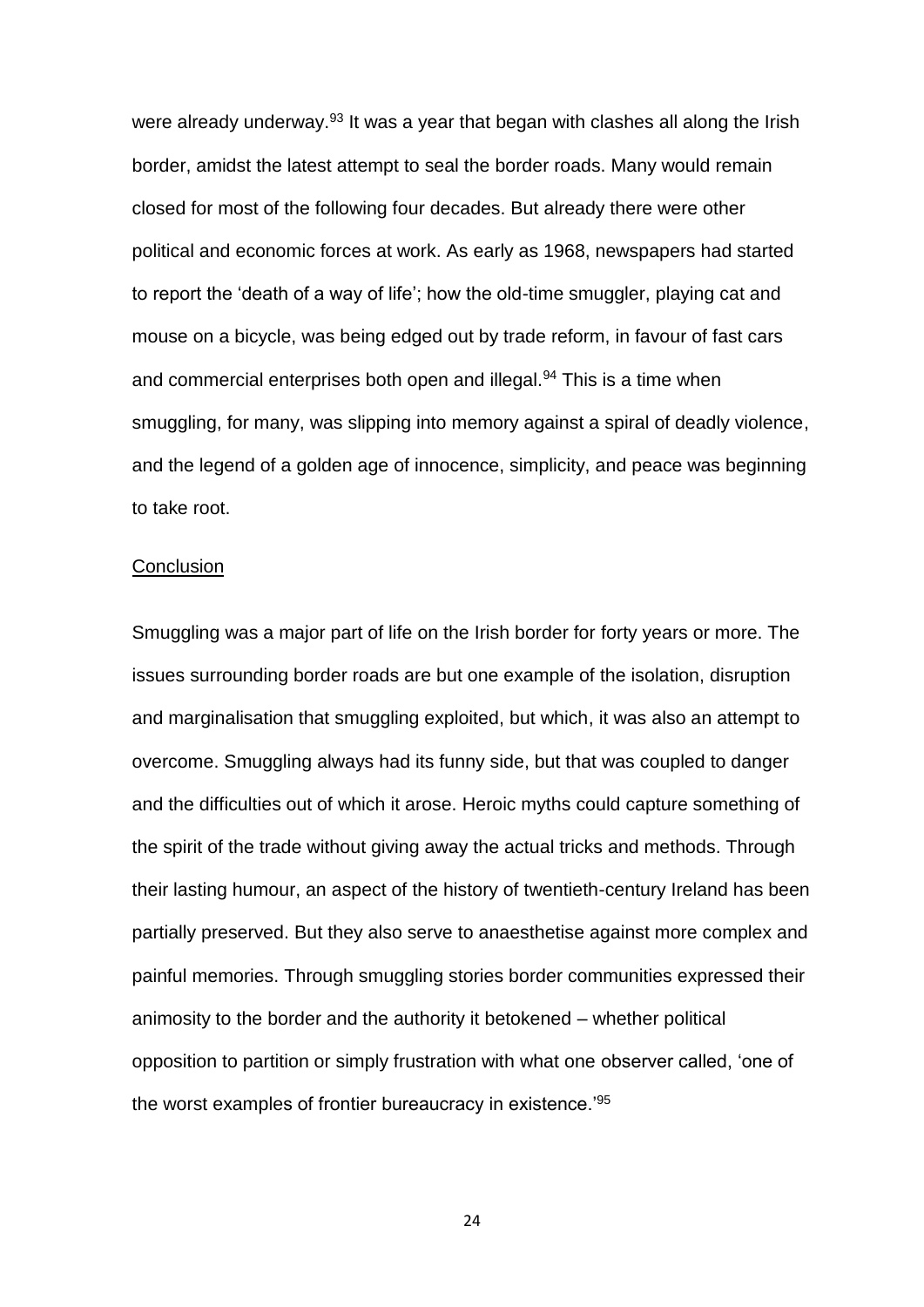For those involved, it could be an emboldening experience. Smuggling stories lack the appeals to magic associated with peasant powerlessness, and strike instead, the almost optimistic notes of those who might just hope 'to make up for their weakness through resourcefulness and wit.<sup>'96</sup> If this is a tale that cuts across both space and time then, so too, history and political geography cut across the otherwise unremarkable lives of people living on the border. For many, partition was a bitter experience, but those who are given lemons can sometimes turn them sweet by making lemonade.

Alison Light has recently written that '"history from below" [should not imply] a perspective removed from the wider sweep of power.'<sup>97</sup> Gramsci saw aspects of popular culture pertaining to the 'subaltern' or popular classes, as articulating 'conceptions of the world' which, 'go against, or merely differ from,' those reflected in high culture and belonging to dominant groups. Fragmentary, and often contradictory, these world-views can combine elements received or selected from outside, and residue reflecting previous periods, as well as 'innovations, spontaneously determined by the forms and conditions of life'.<sup>98</sup>

Like folklore generally, smuggling has more often been discussed alongside rural backwardness, than modernity and social change, but who smuggled, what and when, were questions answered in response to evolving economic, political and cultural contexts and, therefore, to the various currents of conflict and tensions characteristic of Ireland at the time. The popularity of this story reflects that particular lived experience, and the ways in which it chimed with longestablished traditions of outlawry, illegality and subversion. But its presence in Ireland also speaks of movement – across permeable borders and other social boundaries, and the overlapping circuits of people, things and ideas.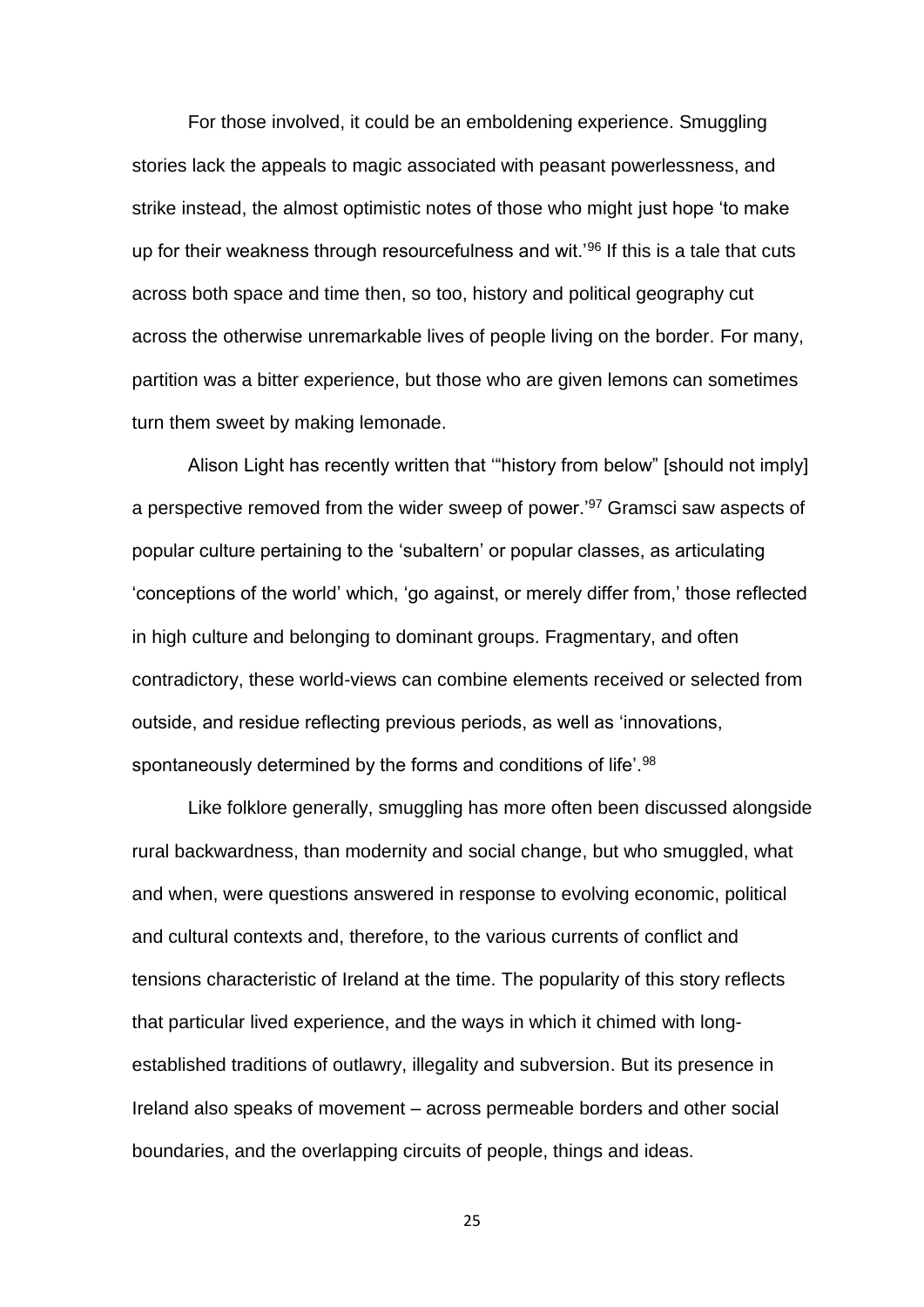From their marginal position, people on both sides of the Irish border engaged in smuggling in order to make the most of their often-troubled situation. Buffeted, not only by the national histories of the states in which they lived, but also economic and cultural processes that increasingly, were global in extent, they drew creatively on both. Out of such circumstances were fashioned a history – then, still in the making – and a memory of the past, that ameliorated their difficulties and brought laughter to their lives.

**.** 

<sup>1</sup> *Irish Independent*, 24 Nov. 1933.

<sup>2</sup> See, Peter Leary, *Unapproved routes: histories of the Irish border, 1922-72*, Oxford, 2016, pp 3-7.

<sup>3</sup> Rosemary Harris, *Prejudice and tolerance in Ulster: a study of neighbours and 'strangers' in a border community*, Manchester, 1972, p. 184.

<sup>4</sup> W. F. Stout to S. H. E. Burley, 20 Nov. 1962 (PRONI, Closing of cross-border roads: miscellaneous correspondence and incident reports, 1957-71, Cabinet Secretariat, CAB/9/G/73/11)

<sup>&</sup>lt;sup>5</sup> Evidence of Mr O'Golain, 19 June 1925 (The National Archives of the UK (TNA), Irish Boundary Commission (IBC), Irish Free State Customs Service, CAB 61/76, pp 11-14)

<sup>6</sup> *Freemans Journal*, 16 June 1923.

<sup>7</sup> *Ulster Herald*, 16 June 1923.

<sup>8</sup> *Freemans Journal*, 3 Oct. 1923.

<sup>&</sup>lt;sup>9</sup> Lisa O'Neill, 'No train to Cavan', Youtube, ([www.youtube.com/watch?v=lqDgJl5QYhk\)](http://www.youtube.com/watch?v=lqDgJl5QYhk) (07 Dec. 2016). The song addresses isolation and lack of infrastructure in border areas.

<sup>&</sup>lt;sup>10</sup> Lisa O'Neill, 'No train to Cavan', Youtube, ([www.youtube.com/watch?v=lqDgJl5QYhk\)](http://www.youtube.com/watch?v=lqDgJl5QYhk) (20 June 2017).

<sup>11</sup> Bryce Evans, *Ireland during the Second World War: farewell to Plato's Cave* (Manchester, 2014), p. 100.

<sup>12</sup> Garrett Carr, *The rule of the land: walking Ireland's border* (London, 2017), p. 71.

<sup>13</sup> Brian Girvin, 'The republicanisation of Irish society, 1932-48' in J. R. Hill (ed.), *A new history of Ireland, vii: Ireland, 1921-84*, Oxford, 2003, p. 130.

<sup>14</sup> D. S. Johnson, 'Cattle smuggling on the Irish border, 1932-8', *Irish economic and social history,* xi, 1979, p. 44.

<sup>15</sup> David Johnson, *The interwar economy in Ireland*, Dublin, 1985, p. 16.

<sup>16</sup> *Anglo-Celt*, 3 Sept. 1932.

 $17$  Catherine Nash, Lorraine Dennis and Brian Graham, 'Putting the border in place: customs regulations in the making of the Irish border, 1921-45', *Journal of historical geography*, xxxvi, 2010, p. 430.

<sup>&</sup>lt;sup>18</sup> Excerpt from a letter, 7 July 1933 (Public Record Office of Northern Ireland (PRONI), Difficulties with Customs Authorities, Department of Commerce, COM/62/1/365)

<sup>19</sup> *Irish Independent*, 24 Nov. 1933.

<sup>20</sup> *Connacht Sentinel*, 8 Jan. 1935.

<sup>21</sup> *Connacht Sentinel*, 8 Jan. 1935.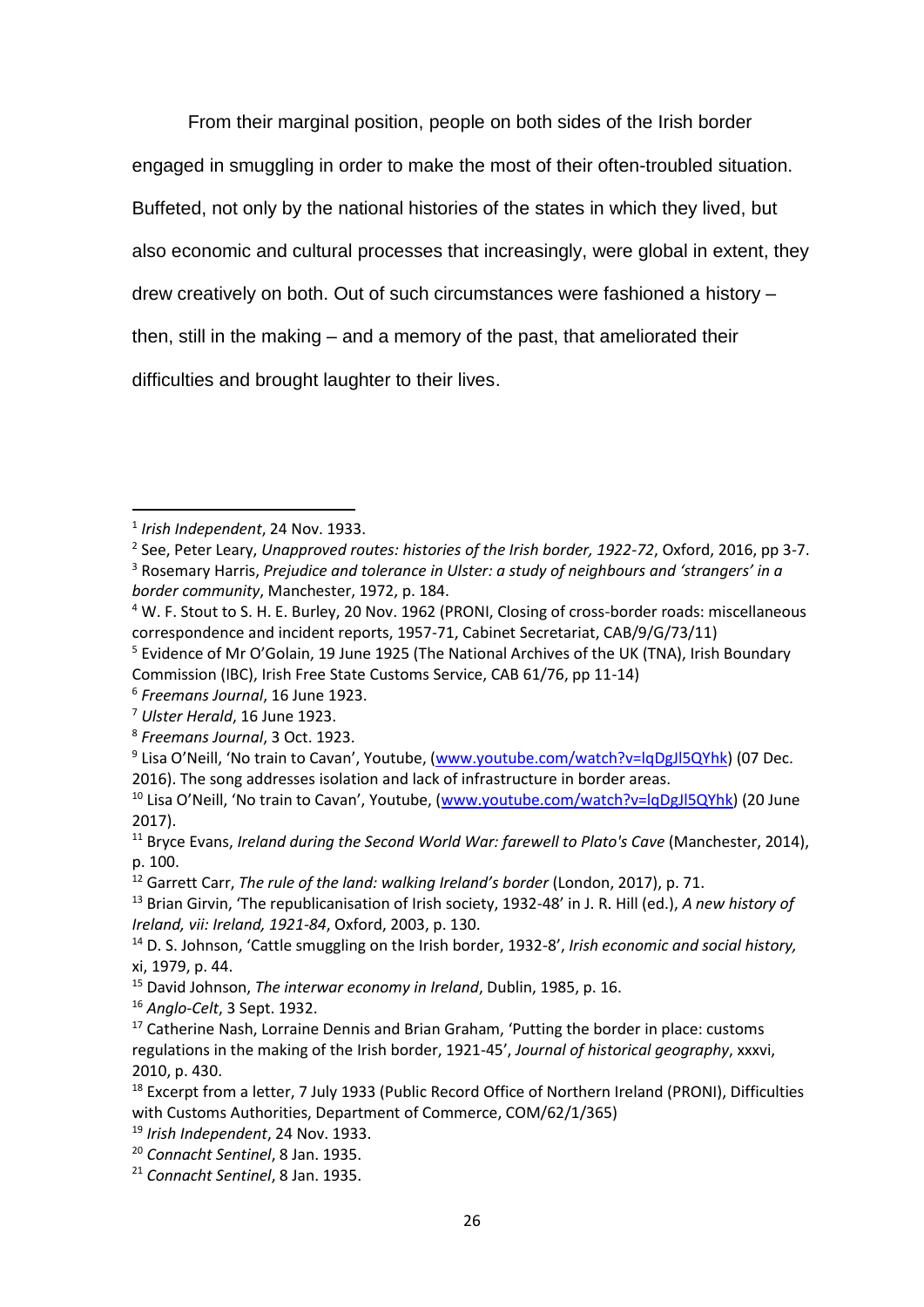$22$  W. F. Stout to S. H. E. Burley, 20 Nov. 1962 (PRONI, Closing of cross-border roads: miscellaneous correspondence and incident reports, 1957-71, Cabinet Secretariat, CAB/9/G/73/11)

<sup>23</sup> Memorandum in response to Dail question, 4 April 1961 (National Archives of Ireland (NAI), Parliamentary Question for answer by Minister for External Affairs, 11 April 1961, relating to spiking of roads on Leitrim-Fermanagh Border, Department of Justice, Equality and Law Reform, JUS 8/1125)

<sup>24</sup> W. F. Stout to S. H. E. Burley, 20 Nov. 1962 (PRONI, Closing of cross-border roads: miscellaneous correspondence and incident reports, 1957-71, Cabinet Secretariat, CAB/9/G/73/11)

 $25$  Note on concession roads, 9 July 1956 (NAI, Representation re. use of roads near the border by residents in Ireland, Jan 1939, Department of Foreign Affairs, 305/14/14 Ia)

 $26$  Report by F. H. Boland, 11 Jan. 1940 (NAI, Representation re. use of roads near the border by residents in Ireland, Jan 1939, Department of Foreign Affairs, 305/14/14 Ia)

<sup>27</sup> Maria Luddy, 'The problem of equality: women's activist campaigns in Ireland, 1920-40' in Thomas E. Hachey (ed.), *Turning points in twentieth-century Irish history*, Dublin, 2011, p. 71. <sup>28</sup> *Anglo-Celt*, 25 Oct. 1941.

<sup>29</sup> Bryce Evans, *Ireland during the Second World War*, p. 100.

1

<sup>30</sup> Emer Ní Cheallaigh, "The road that runs down by the border": a study of smuggling in the oral tradition of Ireland' (M.Litt. thesis, University College Dublin, 2005), p. 20.

<sup>31</sup> Emer Ní Cheallaigh, "The road that runs down by the border": a study of smuggling in the oral tradition of Ireland' (M.Litt. thesis, University College Dublin, 2005), p. 92.

<sup>32</sup> Gilbert Denton and Tony Fahy, *The Northern Ireland land boundary, 1923-92* (Belfast, 1993), p. 54. This story may have warned young women about accepting such hospitality and boosted the moral of customs officers who were usually butt of the joke.

<sup>33</sup> Both of these stories are taken from, Anita Gallagher (ed.), *Rinso Days and Rainbow Nights: Women's Lives in Glenfarne, Co. Leitrim 1920-1960*, Manorhamilton, 2001, pp 147-50.

<sup>34</sup> James Stevenson, Skerriff, Co. Armagh, untitled poem, 1934 (Irish Folklore Commission Schools Manuscript Collection, 942, pp 15-7)

<sup>35</sup> See, Anita Gallagher (ed.), *Rinso Days and Rainbow Nights*, p. 147.

<sup>36</sup> Brian Dooley, Border roads to memories and reconciliation [\(www.borderroadmemories.com\)](http://www.borderroadmemories.com/) (26 Nov, 2014).

<sup>37</sup> NFCS 942: 15–17; James Stevenson (67), Skerriff, County Armagh. Collector: Saidee Martin, Lorg an Iarla, Lurganearly, Co. Monaghan, 1937-8. Teacher: E. Ní Choilldubh.

<sup>38</sup> NFCS 939: 228-32; Michael Keenan, Coravoo, Castleblaney, County Monaghan. Collector: unknown, Láithreach, Laragh, Co. Monaghan, 1935. Teacher: Mrs Duffy.

<sup>39</sup> Jimmy McBride, Inishowen Traditional Singers' Circle, March 2012, Irish traditional music archive [\(www.itma.ie/digital-library/sound/jolly\\_smuggler\\_jimmy\\_mcbride\)](http://www.itma.ie/digital-library/sound/jolly_smuggler_jimmy_mcbride) (11 July 2017).

<sup>40</sup> James C. Scott, *Weapons of the weak: everyday forms of peasant resistance*, New Haven: Yale University Press, 1985, p. 41.

<sup>41</sup> Sigmund Freud, *The joke and its relation to the unconscious* (London: Penguin, 2002), p. 101, p. 106.

<sup>42</sup> Patrick J. Duffy, 'Continuity and change in the border landscapes', in *The Debatable land:* 

*Ireland's border counties*, edited by Brian S. Turner (Downpatrick, Co. Down: Ulster Local History Trust, 2002), pp. 20–30.

<sup>43</sup> Ray Cashman, *Storytelling on the Northern Irish border: characters and community*  (Bloomington, IN, 2008), p. 186.

<sup>44</sup> *Irish Times*, 29 Nov. 1955.

<sup>45</sup> Lewis Hyde, *Trickster makes this world: how disruptive imagination creates culture*, Edinburgh: Canongate, 2017, pp 335-43.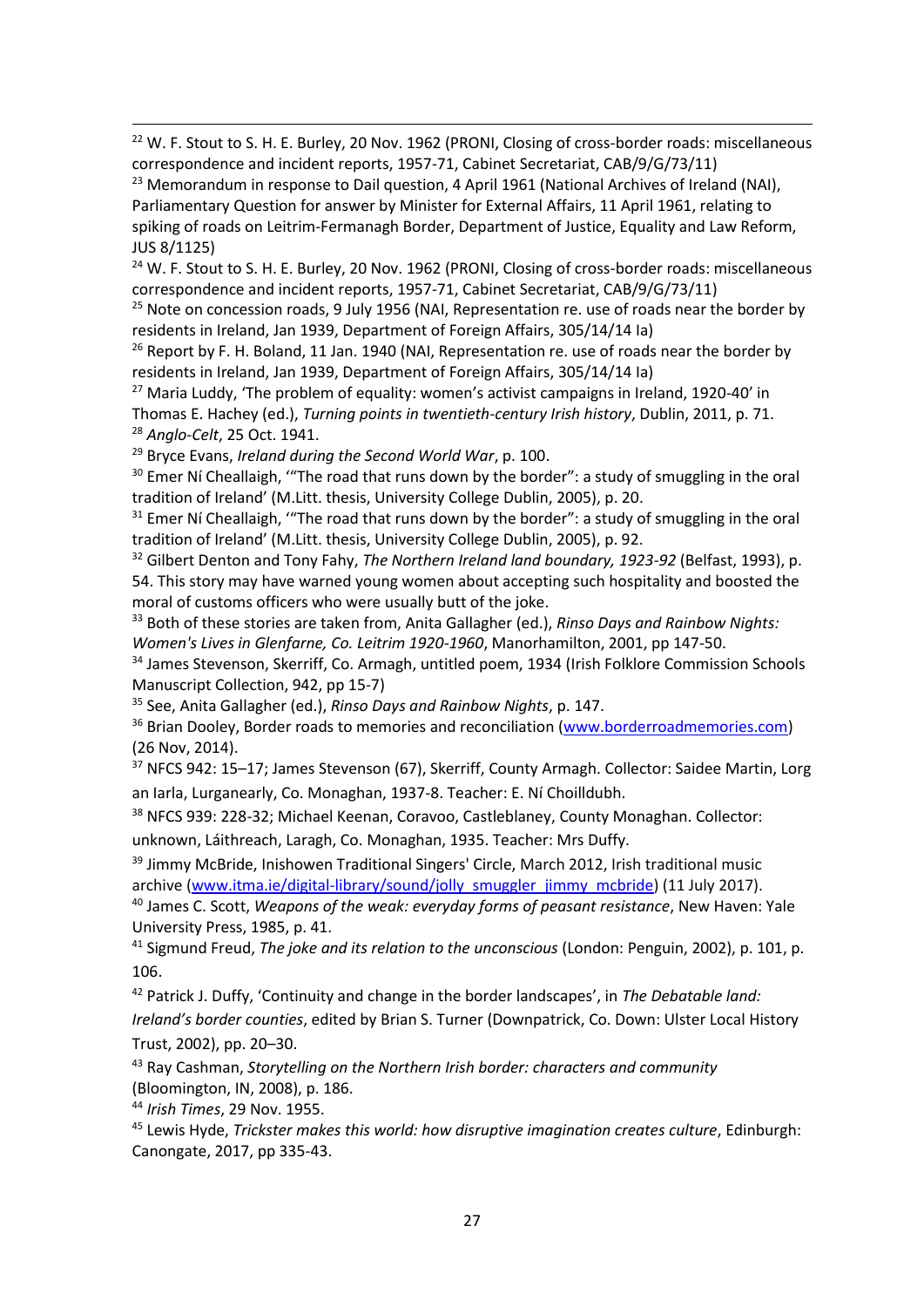<sup>46</sup> William J. Hynes, 'Mapping the characteristics of mythic trickster: a heuristic guide' in William J. Hynes and William G. Doty (eds), *Mythical trickster figures: contours, contexts and criticisms*, Tuscaloosa, Ala and London: University of Alabama Press, 1993, pp33-45. Lewis Hyde, *Trickster makes this world: how disruptive imagination creates culture*, Edinburgh: Canongate, 2017, p. 7. <sup>47</sup> Alan Harrison, *The Irish trickster*, Sheffield: Sheffield Academic Press for the Folklore Society, p. 24.

<sup>48</sup> Harold Scheub, *Trickster and hero: two characters in the oral and written traditions of the world*, Madison, Wis.: University of Wisconsin Press, 2012, p. 6.

<sup>49</sup> Alan Harrison, *The Irish trickster*, pp 22-3; pp 87-97. Breandán Mac Suibhne and David Dickson, 'Introduction' in Hugh Dorian (Breandán Mac Suibhne and David Dickson eds.), *The outer edge of Ulster: a memoir of social life in nineteenth-century Donegal*, Indiana, 2001, pp 22.

<sup>50</sup> L. M. Cullen, 'The smuggling trade in Ireland in the eighteenth century' in *Proceedings of the Royal Irish Academy: Archaeology, Culture, History, Literature*, vol. 67, 1968/1969, pp 149-175. <sup>51</sup> NFCS 287: 6-7; John Sullivan (60), Arduslough, County Cork. Collector: Mary Sullivan, Cruachán, An Sciobairín, 1937. Teacher: Saidhbhín Ní Bhoidbléir.

<sup>52</sup> NFCS 320: 54-5: Séamus Breathnach, Kinsale, County Cork. Collector: unknown, Clochar na Trócaire, Ceann tSáile, 1937-8. Teacher: An tSr. De Pazzi

<sup>53</sup> Eric Hobsbawm, *Bandits* (4th revised ed.)*,* London, 2000, pp 47-8.

<sup>54</sup> Niall Ó Ciosáin, 'Highwaymen, Tories and Rapparees' in *History Ireland*, iii, vol. 1, Autumn 1993, pp 19-21.

<sup>55</sup> Patrick J. Duffy, 'Geographical perspectives on the borderlands' in Raymond Gillespie and Harold O'Sullivan (eds), *The borderlands: essays on the history of the Ulster-Leinster border*, Belfast: Institute of Irish Studies, The Queen's University of Belfast, 1989, pp 6-8. Eileen McMahon, 'A study of the economic, political, social and cultural dynamics of smuggling on the Monaghan border area' (MA dissertation, Queen's University Belfast, 2004), pp. 22–5.

<sup>56</sup> Stephen Dunford, *The Irish highwaymen*, Dublin: Merlin Publishing, 2000, p. 41.

<sup>57</sup> NFCS 947: 148-51: John Mac Donald (74), Tullaghaloyst, County Monaghan. Collector: Michael Moore, Killyfargy, Co. Monaghan, 1935. Teacher: B. Ó Mórdha

<sup>58</sup> Stephen Dunford, *The Irish highwaymen*, Dublin: Merlin Publishing, 2000, pp 42-3.

<sup>59</sup> Diarmuid Ó Giolláin, 'Revisiting the holy well' in *Éire-Ireland*, xl, Spring/Summer 2005, pp 11-41. <sup>60</sup> James C. Scott, *Weapons of the weak: everyday forms of peasant resistance*, New Haven: Yale University Press, 1985, p. 41.

 $61$  As Freud suggested, 'no one can be content with having made a joke for [themselves] alone.' Sigmund Freud, *Jokes and their relation to the unconscious*, London, 1960, pp 140-43.

<sup>62</sup> Anita Gallagher (ed.), *Rinso Days and Rainbow Nights*, p. 150.

<sup>63</sup> Idries Shah, *The Sufis*, London, 1964, p. 59.

<sup>64</sup> Alternative spellings and variants of his name and title include Nasreddin Hoca, Nasr al-Din Khodja, Cogia Nasr Eddin Effendi and others.

<sup>65</sup> Idries Shah, *The exploits of the incomparable Mulla Nasrudin,* London, 1973, p. 22.

<sup>66</sup> Idries Shah, *The exploits*, p. 22.

1

<sup>67</sup> Ulrich Marzolph, 'Timur's humorous antagonist, Nasreddin Hoca' in *Oriente Moderno*, lxxvi, no. 2, 1996, pp 485-98.

<sup>68</sup> See, Roy Foster, *W. B. Yeats, A Life, I: The Apprentice Mage 1865-1914*, 2 vols, Oxford, 1997, i, 129-31.

<sup>69</sup> Robert Irwin, *Memoirs of a Dervish: Sufis, mystics and the sixties*, London, 2011, p. 209.

<sup>70</sup> Robert Graves, 'Introduction' in Idries Shah, *The Sufis,* London, 1964, pp xi-xiii.

<sup>71</sup> *Irish Press*, 14 Aug. 1970. Connemara is a mountainous and Gaelic speaking district in the west of Ireland.

<sup>72</sup> See, Thongchai Winichakul, *Siam mapped: a history of the geo-body of a nation*, Honolulu, 1994.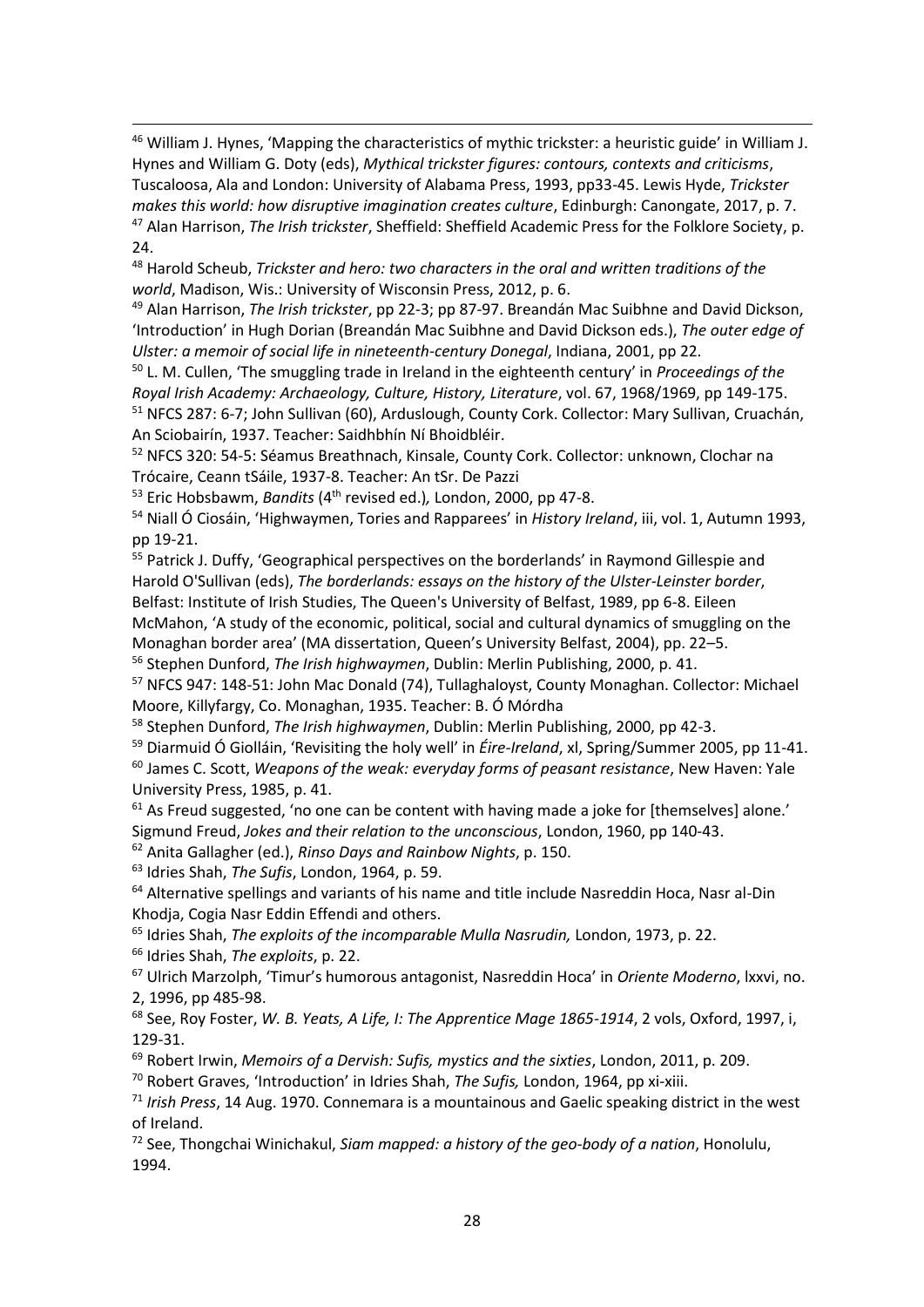<sup>73</sup> Brendan O'Leary, 'Analysing partition: definition, classification and explanation', *Political Geography*, xxvi, 2007, pp 886-908.

<sup>74</sup> Asher Kaufman, *Contested frontiers in the Syria-Lebanon-Israel region: cartography, sovereignty, and conflict*, Baltimore, 2014, p. 18.

<sup>75</sup> L. Petch to Philip Allen, 20 Oct. 1971 (TNA, Border between Northern Ireland and Irish Republic: Army measures to prevent illegal incursions; discussions with FCO and Home Office at Ministerial and official levels, 1971-2, CJ 4/213)

<sup>76</sup> Ulrich Marzolph, 'Persian humour in the international context' in *Ruse and wit: the humorous in Arabic, Persian, and Turkish narrative*, Boston. Mass., 2012, pp 33-43.

<sup>77</sup> L. P. Elwell-Sutton, 'Sufism and pseudo-Sufism' in *Encounter*, xliv, no. 5, 1975, pp 9-17.

<sup>78</sup> G. H. Borrow, *The Turkish jester; or, The pleasantries of Cogia Nasr Eddin effendi*, Ipswich, 1884.

<sup>79</sup> Henry D. Barnham, *Tales of Nasr-ed-Din Khoja*, London, 1923.

<sup>80</sup> *Odessa American*, 3 Dec. 1951.

1

<sup>81</sup> *El Paso Herald-Post*, 4 Jan. 1952.

<sup>82</sup> Bennett Cerf, *Good for a laugh: a new collection of humorous tidbits and anecdotes from Aardvark to Zythum*, London, 1953.

<sup>83</sup> Bennett Cerf, *Good for a laugh: a new collection of humorous tidbits and anecdotes from Aardvark to Zythum*, London, 1953.

<sup>84</sup> *Kansas City Star*, 14 July 1953.

<sup>85</sup> *Sedalia Democrat*, 14 Nov. 1954.

<sup>86</sup> *Why the Border must be: The Northern Ireland case in brief*, The Northern Ireland Government, 1956 [\(http://cain.ulst.ac.uk/othelem/docs/nigov56.htm\)](http://cain.ulst.ac.uk/othelem/docs/nigov56.htm) (21 Nov. 2014).

<sup>87</sup> *Fermanagh Herald*, 13 Nov. 1971.

88 Will Fitzhugh, 'Wheelbarrows', The concord review

[\(http://theconcordreview.blogspot.co.uk/2010/01/there-is-old-story-about-worker-at-one.html\)](http://theconcordreview.blogspot.co.uk/2010/01/there-is-old-story-about-worker-at-one.html) (17 Oct. 2014).

89 Blog account of open-top bus tour,

[\(www.ancientworlds.net/aw/Journals/Journal/355848&caldate=2005-07-20%2021:00:00\)](http://www.ancientworlds.net/aw/Journals/Journal/355848&caldate=2005-07-20%2021:00:00) (17 Oct. 2014)

<sup>90</sup> *Ogden Standard-Examiner*, 4 May 1964.

<sup>91</sup> *Vidette-Messenger*, 14 June 1972; *Express and News*, 21 May 1972.

<sup>92</sup> See, Daniel Boyarin, *Border lines: the partition of Judaeo-Christianity*, Philadelphia, 2004, p. 1.

<sup>93</sup> Rosemary Harris, *Prejudice and tolerance in Ulster*, pp xiii-iv.

<sup>94</sup> *Daily Telegram*, 10 Feb 1968.

<sup>95</sup> Typescript reminiscences of P.S. Callaghan, as radio operatior with the US Air Corps at Belleck, Co. Fermanagh during the Second World War, 1942 (PRONI, Reminiscences of P.S. Callahan, T3556)

<sup>96</sup> Diarmuid Ó Giolláin, *Locating Irish folklore: tradition, modernity, identity,* Cork, 2000, p. 162. <sup>97</sup> Alison Light, *Common people: the history of an English family*, London, 2014, p. 178.

<sup>98</sup> Cited in Diarmuid Ó Giolláin, *Locating Irish folklore*, p. 158. See also, Alberto Maria Cirese, 'Gramsci's observations on folklore' in Anne Showstack Sassoon (ed.), *Approaches to Gramsci* (London, 1982), pp 212-47.

## Referenced cited

Abbas, Hassan, *The Taliban revival: violence and extremism on the Pakistan-Afghanistan frontier*, New Haven, 2014.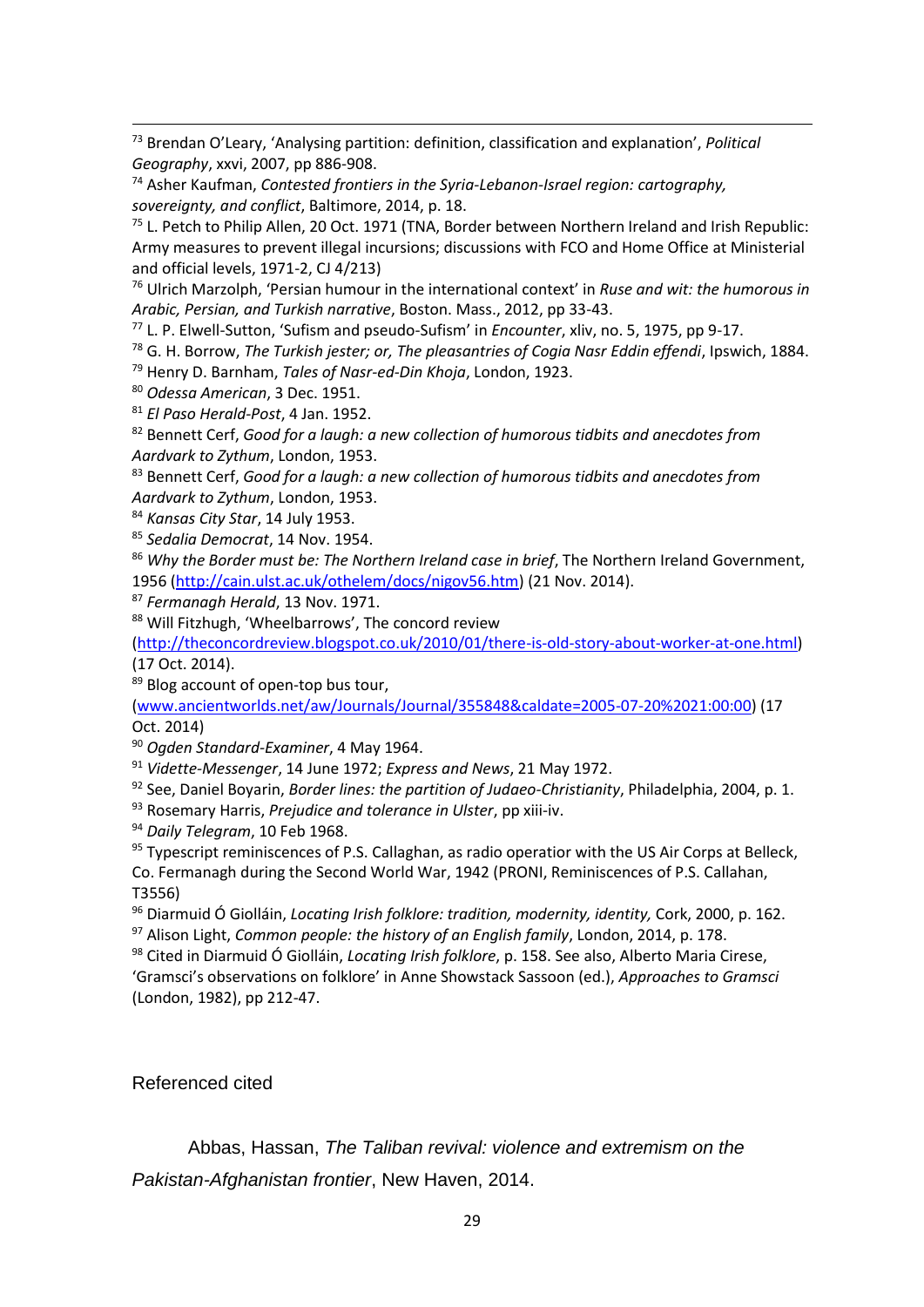Barnham, Henry D., *Tales of Nasr-ed-Din Khoja*, London, 1923.

1

Borrow, G. H., *The Turkish jester; or, The pleasantries of Cogia Nasr Eddin effendi*, Ipswich, 1884.

Boyarin, Daniel, *Border lines: the partition of Judaeo-Christianity*, Philadelphia, 2004.

Cashman, Ray, *Storytelling on the Northern Irish border: characters and community,* Bloomington, IN, 2008.

Cerf, Bennett, *Good for a laugh: a new collection of humorous tidbits and anecdotes from Aardvark to Zythum*, London, 1953.

Cirese, Alberto Maria, 'Gramsci's observations on folklore' in Anne Showstack Sassoon (ed.), *Approaches to Gramsci* (London, 1982), pp 212-47.

Collins, Michael, *Rail versus road in Ireland, 1900-2000: a century of change in Irish railways' road and rail passenger services and vehicles*, Newtownards, 2000.

Denton, Gilbert and Fahy, Tony, *The Northern Ireland land boundary, 1923- 92*, Belfast, 1993.

Donnan, Hastings and Wilson, Thomas M. (eds.), *Border approaches: anthropological perspectives on frontiers*, London, 1994.

Duffy, Patrick J., 'Continuity and change in the border landscapes' in Brian S. Turner (ed.), *The Debatable land: Ireland's border counties*, Downpatrick, 2002, pp 20-30.

Elwell-Sutton, L. P. 'Sufism and pseudo-Sufism' in *Encounter*, xliv, no. 5, 1975, pp 9-17.

Evans, Bryce, *Ireland during the Second World War: farewell to Plato's Cave* (Manchester, 2014).

Foster, Roy, *W. B. Yeats, A Life, I: The Apprentice Mage 1865-1914*, 2 vols, Oxford, 1997.

Freud, Sigmund, *Jokes and their relation to the unconscious*, London, 1960. Thongchai Winichakul, *Siam mapped: a history of the geo-body of a nation*, Honolulu, 1994.

Gallagher, Anita (ed.), *Rinso Days and Rainbow Nights: Women's Lives in Glenfarne, Co. Leitrim 1920-1960*, Manorhamilton, 2001.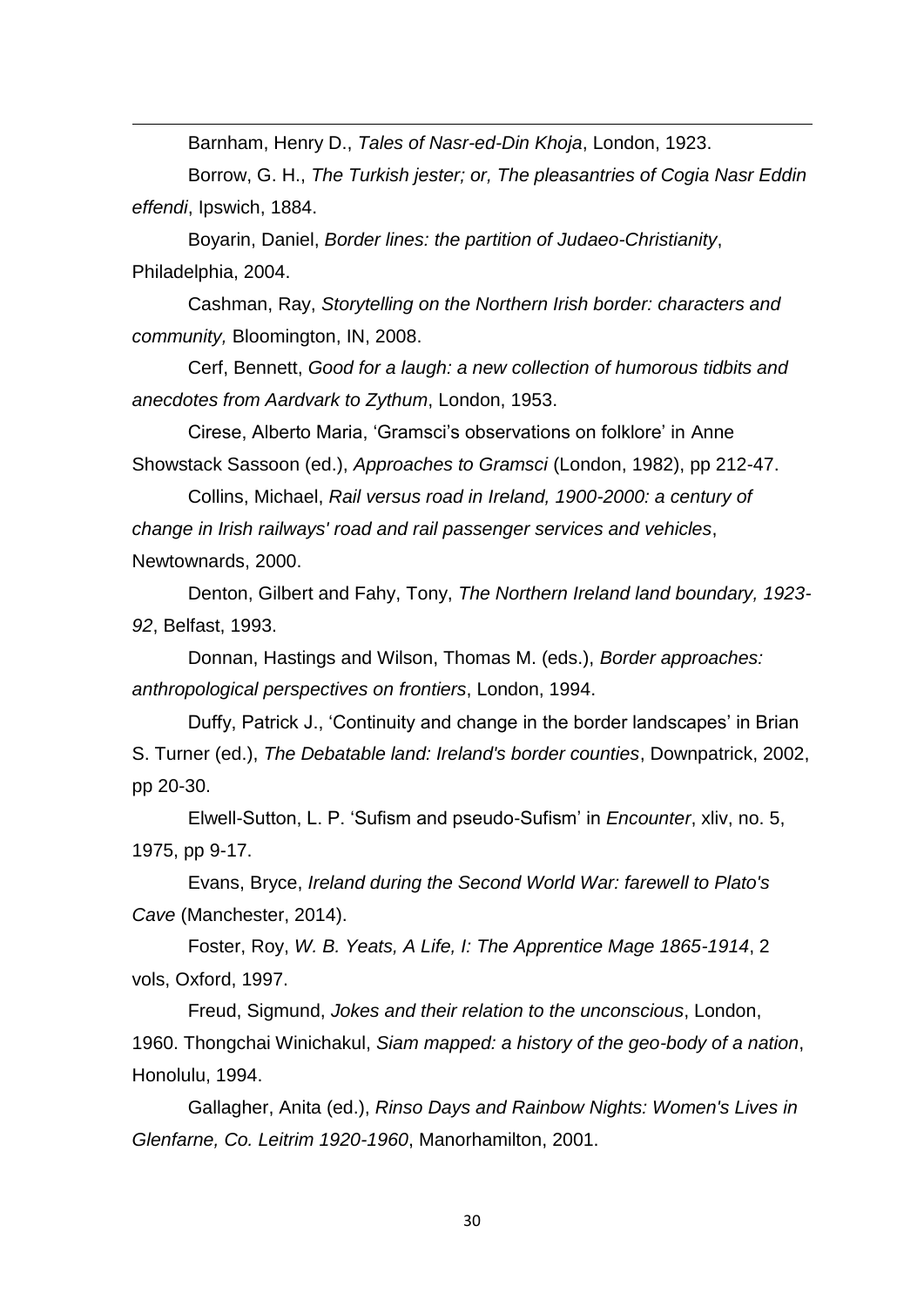Girvin, Brian, 'The republicanisation of Irish society, 1932-48' in J. R. Hill

(ed.), *A new history of Ireland, vii: Ireland, 1921-84*, Oxford, 2003, pp 127-60.. Graves, Robert, 'Introduction' in Idries Shah, *The Sufis,* London, 1964.

Harris, Rosemary, *Prejudice and tolerance in Ulster: a study of neighbours and 'strangers' in a border community*, Manchester, 1972.

Irwin, Robert, *Memoirs of a Dervish: Sufis, mystics and the sixties*, London,

2011.

1

Johnson, D. S. 'Cattle smuggling on the Irish border, 1932-8' in *Irish economic and social history,* xi (1979), pp 41-63.

Johnson, David, *The interwar economy in Ireland*, Dublin, 1985. Kaufman, Asher, *Contested frontiers in the Syria-Lebanon-Israel region:* 

*cartography, sovereignty, and conflict*, Baltimore, 2014.

Leary, Peter, *Unapproved routes: histories of the Irish border, 1922-72*, Oxford, 2016.

Light, Alison, *Common people: the history of an English family*, London, 2014.

Luddy, Maria, 'The problem of equality: women's activist campaigns in Ireland, 1920-40' in Thomas E. Hachey (ed.), *Turning points in twentieth-century Irish history*, Dublin, 2011, pp 57-76.

Marzolph, Ulrich, 'Persian humour in the international context' in *Ruse and wit: the humorous in Arabic, Persian, and Turkish narrative*, Boston. Mass., 2012, pp 33-43.

Marzolph, Ulrich, 'Timur's humorous antagonist, Nasreddin Hoca' in *Oriente Moderno*, lxxvi, no. 2, 1996, pp 485-98.

Nash, Catherine, Dennis, Lorraine and Graham, Brian, 'Putting the border in place: customs regulations in the making of the Irish border, 1921-45', *Journal of historical geography*, xxxvi, 2010, pp 421-31.

Ní Cheallaigh, Emer, '"The road that runs down by the border": a study of smuggling in the oral tradition of Ireland' (M.Litt. thesis, University College Dublin, 2005).

Ó Giolláin, Diarmuid, 'Revisiting the holy well' in *Éire-Ireland*, xl, Spring/Summer 2005, pp 11-41.